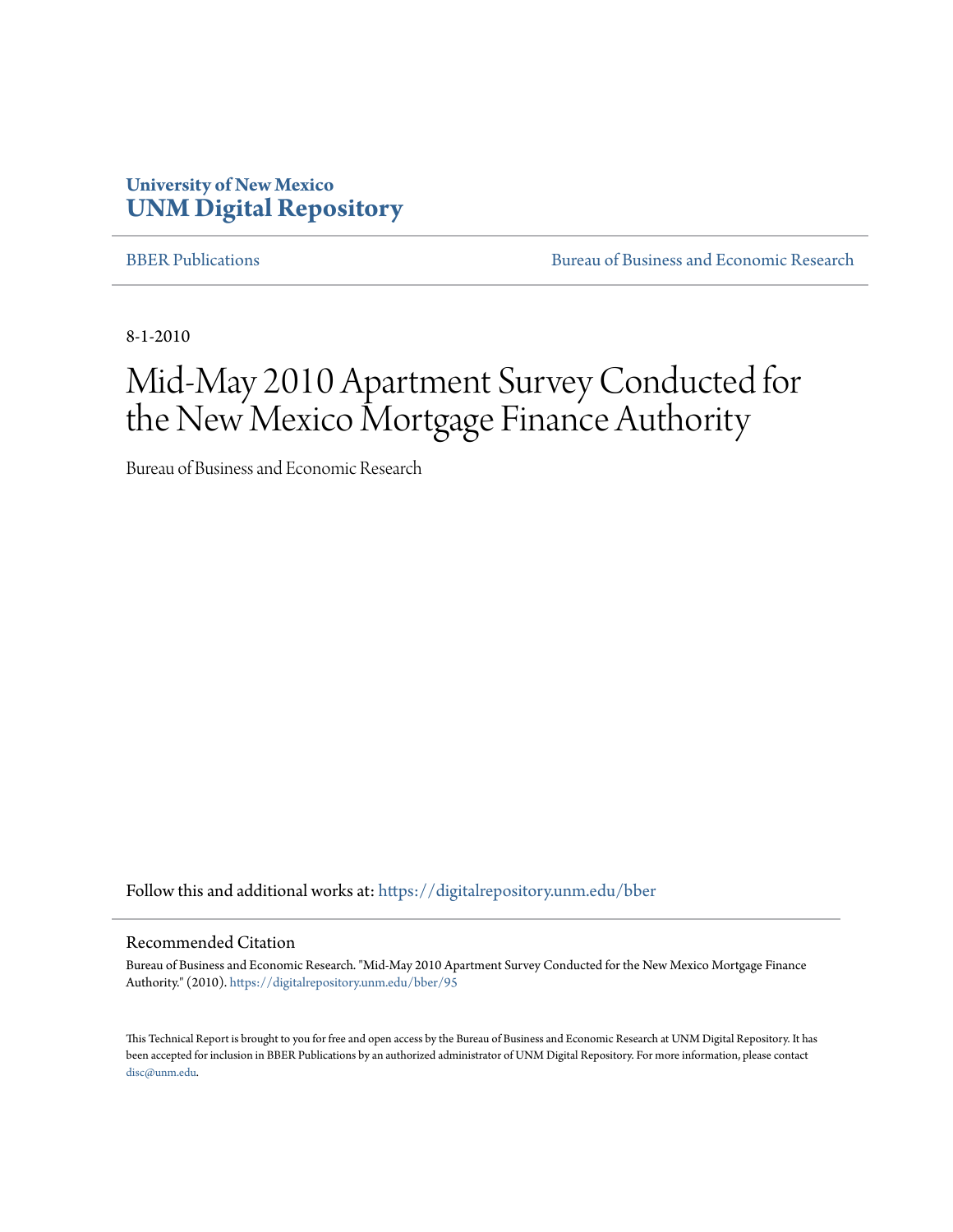

University of New Mexico Bureau of Business and Economic Research

# MID-MAY 2010 APARTMENT SURVEY

### CONDUCTED FOR THE NEW MEXICO MORTGAGE FINANCE AUTHORITY

AUGUST 2010

BY THE UNIVERSITY OF NEW MEXICO BUREAU OF BUSINESS AND ECONOMIC RESEARCH

303 Girard Blvd. NE MSC06 3510 / Oñate Hall Albuquerque, New Mexico 87131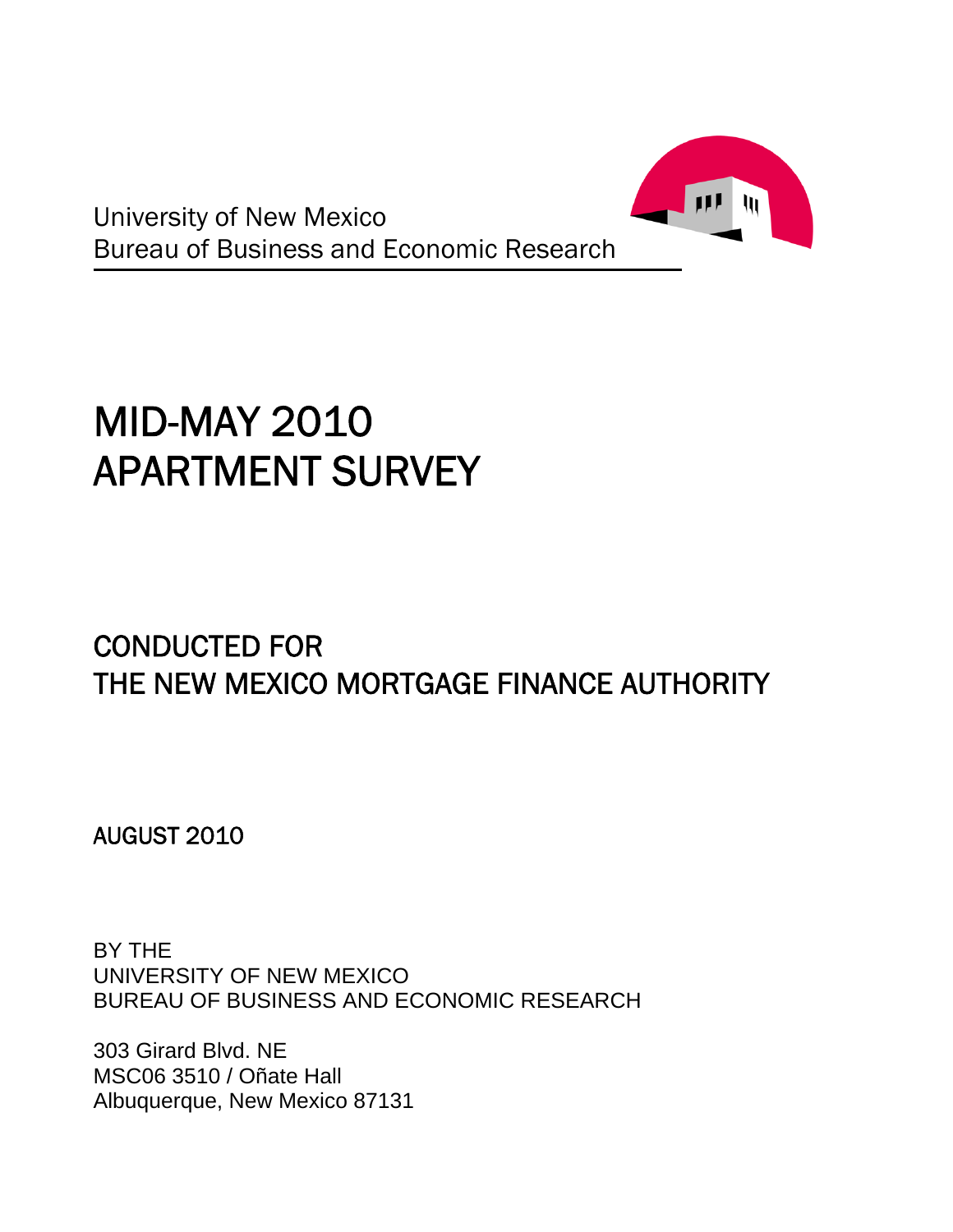#### **Table of Contents**

|                                                                                                   | Page |
|---------------------------------------------------------------------------------------------------|------|
|                                                                                                   |      |
|                                                                                                   |      |
|                                                                                                   |      |
| Figure 1: Number of Properties by Size of Property, NM Study Area: Mid-May 20105                  |      |
|                                                                                                   |      |
| Figure 3: No. of Properties by Overall Weighted Avg. Vacancy Rate, NM Study Area: Mid-May 20105   |      |
| Figure 4: Weighted Average Vacancy Rates by Type of Apartment, NM Study Area: Mid-May 2010  6     |      |
| Figure 5: No. of Properties by Overall Weighted Average Rent, NM Study Area: Mid-May 2010 6       |      |
| Figure 6: Weighted Average Monthly Rents by Type of Apartment, NM Study Area: Mid-May 20106       |      |
| Figure 7: Overall Weighted Average Vacancy Rates, NM County and County Clusters: Mid-May 20107    |      |
| Figure 8: Overall Weighted Average Monthly Rents, NM County and County Clusters: Mid-May 2010  7  |      |
| Table1: Count of Apartment Properties, Year Property Built and Number of Units by Type,           |      |
|                                                                                                   |      |
| Table 2: Count of Apartment Properties, Number of Units by Type, Number of Vacant Units by Type   |      |
| and Weighted Average Vacancy Rates by Type, NM County and County Clusters: Mid-May 20109          |      |
| Table 3: Count of Apartment Properties, Year Property Built, Number of Units by Type and Weighted |      |
|                                                                                                   |      |
| Appendix A:                                                                                       |      |
|                                                                                                   |      |
|                                                                                                   |      |
|                                                                                                   |      |
|                                                                                                   |      |
|                                                                                                   |      |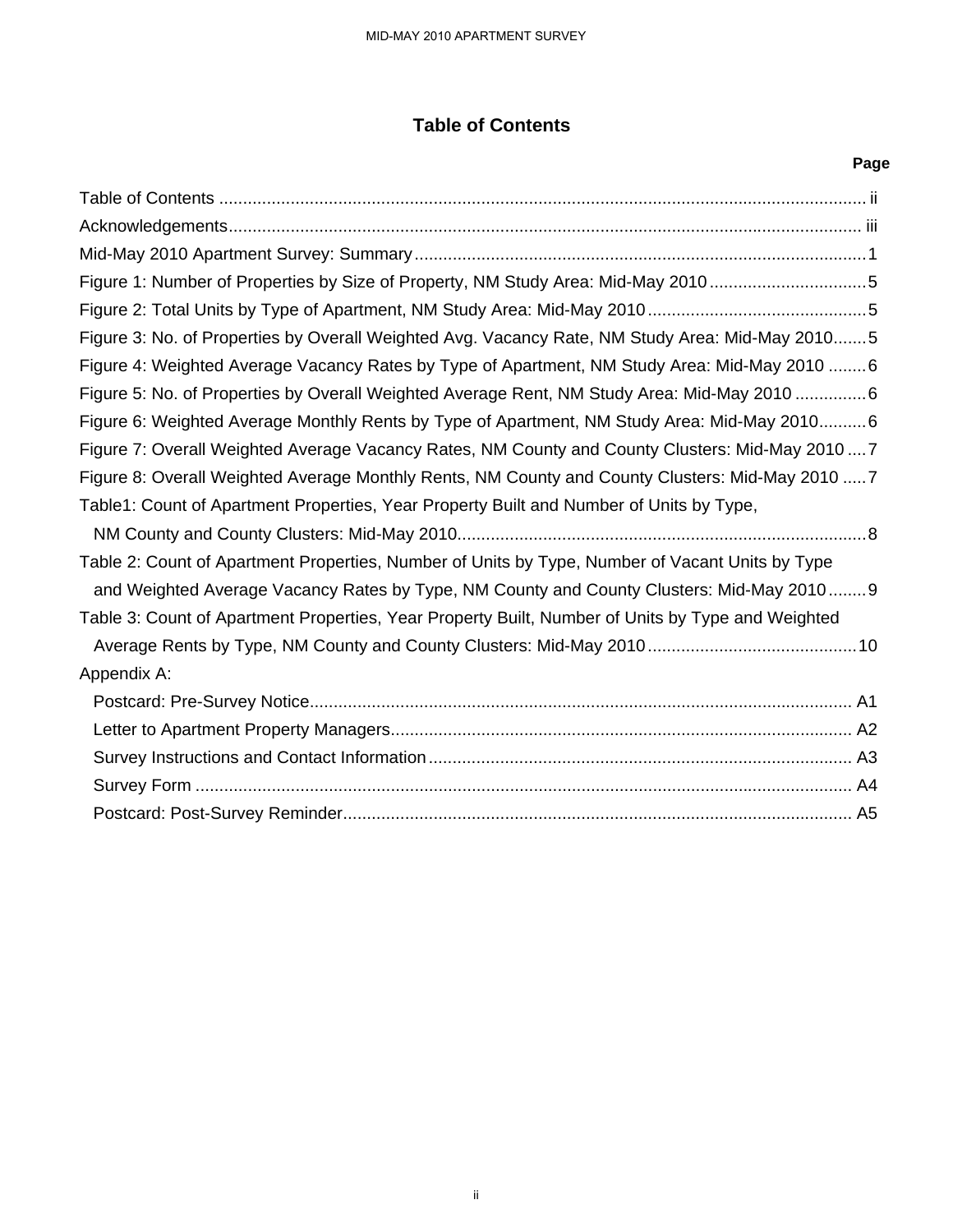#### **ACKNOWLEDGEMENTS**

There are many people who have helped with this project. Kevin Kargacin, Daren Ruiz and Karma Shore were the primary BBER staff working on this report. BBER student Melissa Freeland worked on compiling the contact list. Melissa also key entered survey responses over the duration of the project. Our administrator, Diana Gourlay, kept the administrative chores in order.

This report could not have been compiled without the cooperation of each property manager/owner who participated. We appreciate the time they took from their busy schedules to complete and return the survey forms to our office. We hope the tabulations in this report will be helpful to them.

Finally, we would like to express our appreciation to the New Mexico Mortgage Finance Authority for providing the financial support to conduct this survey. Special thanks go out to Debbie Davis at MFA for all her guidance and support throughout this effort.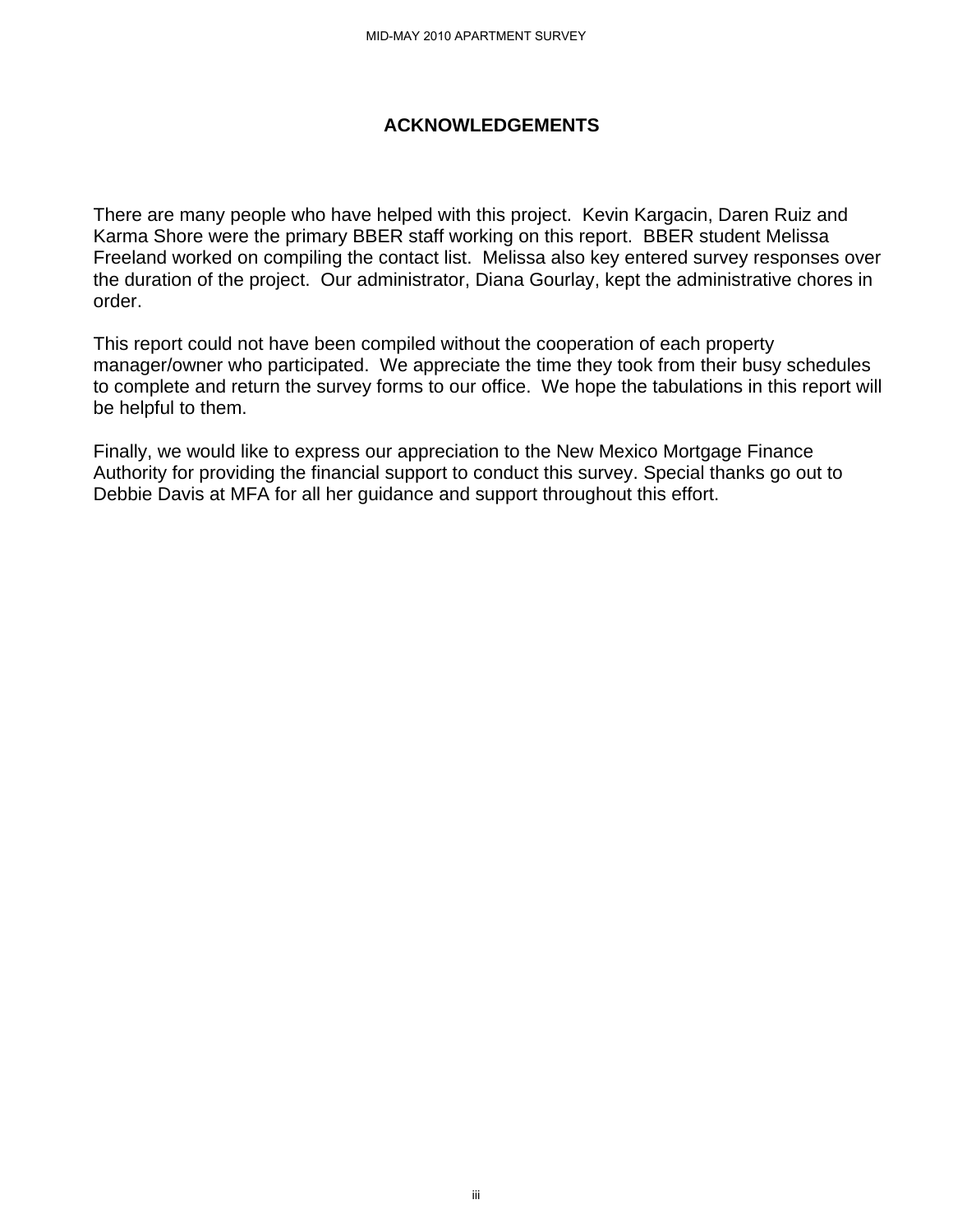#### **Mid-May 2010 Apartment Survey: Summary**

The Bureau of Business and Economic Research (BBER) at the University of New Mexico conducted a survey of apartment properties in communities across the State for the New Mexico Mortgage Finance Authority (MFA). The survey was undertaken in May 2010, with nonresponse follow-up extending into late July. Vacancy and rent data for mid-May, along with the year the structure was built, were requested for apartment complexes with five or more units. The goal was to provide MFA with current market information to enhance the organization's databases. This is part of a continuing BBER effort on behalf of MFA and was the second survey conducted in as many years.

#### **Methodology**

The survey focused on areas in New Mexico that were outside of Albuquerque, Rio Rancho and Santa Fe. The Albuquerque-area and Santa Fe markets are covered extensively by CB Richard Ellis (CBRE) apartment surveys (the latest for May 2010) and there was no desire to duplicate CBRE's efforts. Las Cruces was the largest single community covered by the BBER survey, with an estimated July 1, 2009, population of 93,570 according to the U.S. Census Bureau.

BBER first created an apartment property contact list from a variety of sources. The primary source was the list of respondents from the mid-May 2009 survey. This list was supplemented with the *Apartment Association of New Mexico Primary Membership Roster*, For Rent Media Solutions, *dexknows Local Search* online and physical phonebooks, Google, internal databases from MFA, and others.

The questionnaire for this survey was the same as the one that was designed for the 2009 survey. In 2009, BBER solicited input from several individuals familiar with apartment markets before finalizing the survey and revised the questionnaire accordingly.

There was a focus on brevity to ensure the best possible response rate. The respondent was asked to provide only key data items for each property. These included the total number of units, the number of vacant (physically empty) units, and the average asking rents, all according to five types of apartments. These types of apartments are efficiencies, 1-bedroom, 2-bedroom, 3 bedroom, and 4-or-more-bedrooms. No distinction was made in the questionnaire with respect to floor plans (e.g., one or two baths) and respondents were not asked to delineate rentals that included utilities from those that did not. Properties with rates based on market rents were included with income-limited properties. However, income-limited properties receiving lumpsum subsidies that could not be allocated to individual units were not included in rent calculations.

The respondent was also asked to write-in the year the property was first built. Response was relatively poor for this item. However, if a property was included among responses for both the 2009 and 2010 surveys, and if the year-first-built information was only available from the 2009 survey, the 2009 information was substituted for the 2010 non-response.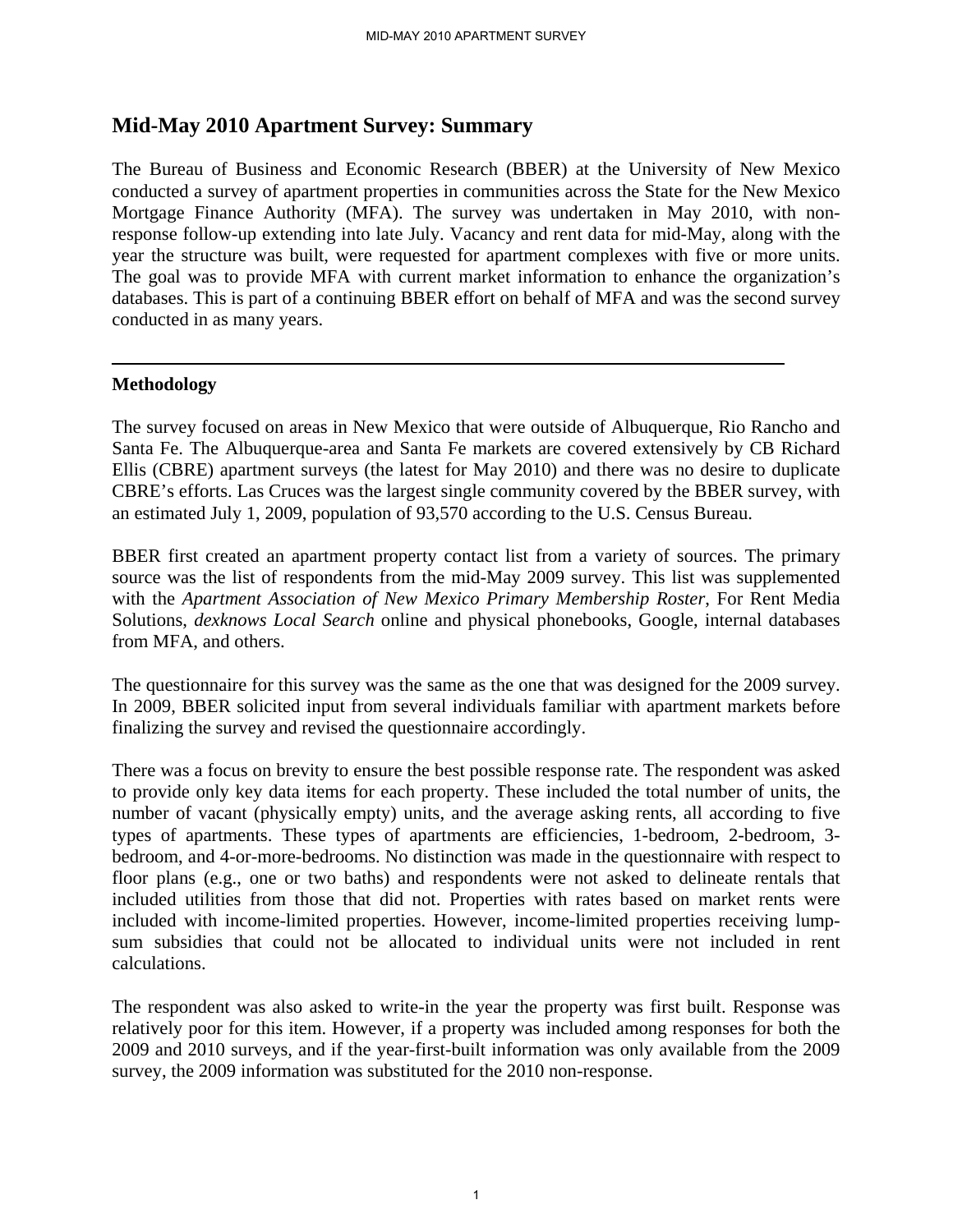Space was provided for updated contact information and the complete property address. Lastly, the questionnaire contained an assurance that only aggregated data would be published and information about individual properties would remain confidential. Several steps were taken to apply both primary and complementary disclosure-avoidance criteria to the results.

Pre-survey notification and post-survey reminder cards were sent to the properties on the mailing list, along with a cover letter and instructions. See the final mail-out questionnaire and related materials in Appendix A.

Although the bulk of the survey was conducted as a standard U.S. Postal Service mail out, alternative electronic versions of the questionnaire and notification/reminder cards were also created. The electronic materials were primarily used for larger management companies or as requested by respondents.

The pre-survey notification material was sent in the first week of May, followed by the questionnaire in the second week. Information was requested for mid-May and a deadline was set for the end of the month. The reminder cards (if the manager had already responded this served as a thank you card) were sent by early June to every property on the list and nonresponse follow-up, via phone calls, e-mails and FAX, began in early June and continued into late July.

Properties that had submitted responses in 2009 but not 2010 were the focus of intense follow-up efforts. Attempts were made to contact all these non-respondents at least once. Other nonrespondents where BBER had identified alternative means of contact (e.g., phone numbers in addition to mailing addresses) were also contacted. Once contacted, if the non-respondents expressed an interest in completing the questionnaire, BBER continued the follow-up process. As a final effort to increase the number of responses, BBER targeted properties in communities that continued to have low response rates near the end of the follow-up activities.

#### **Findings**

 $\overline{a}$ 

The questionnaires (postal mail and e-mail) were sent to contacts for all known properties in the study area. These contacts included both on-site managers and management companies, as appropriate. In some cases, unknown to BBER, multiple contacts covered the same property. In all, there were a total of 405 contacts on the e-mail and postal mailing lists. BBER received unduplicated responses via the initial mail back (postal and e-mail) and through follow-up activities from 135 contacts, covering 292 properties. This was up from responses for 243 properties in 2009.

To maintain confidentiality for individual properties, the data were aggregated and reported by county<sup>1</sup>. Each county may contain more than one community. In some cases, counties were combined to ensure that confidential information was not disclosed. Table 1 on page 8 shows the distribution of properties by geographic area, along with the distribution of total units by type of apartment and the upper and lower bounds of the years the properties were built.

 $1$  However, these aggregates do not represent a comprehensive coverage of all geographic areas in each county.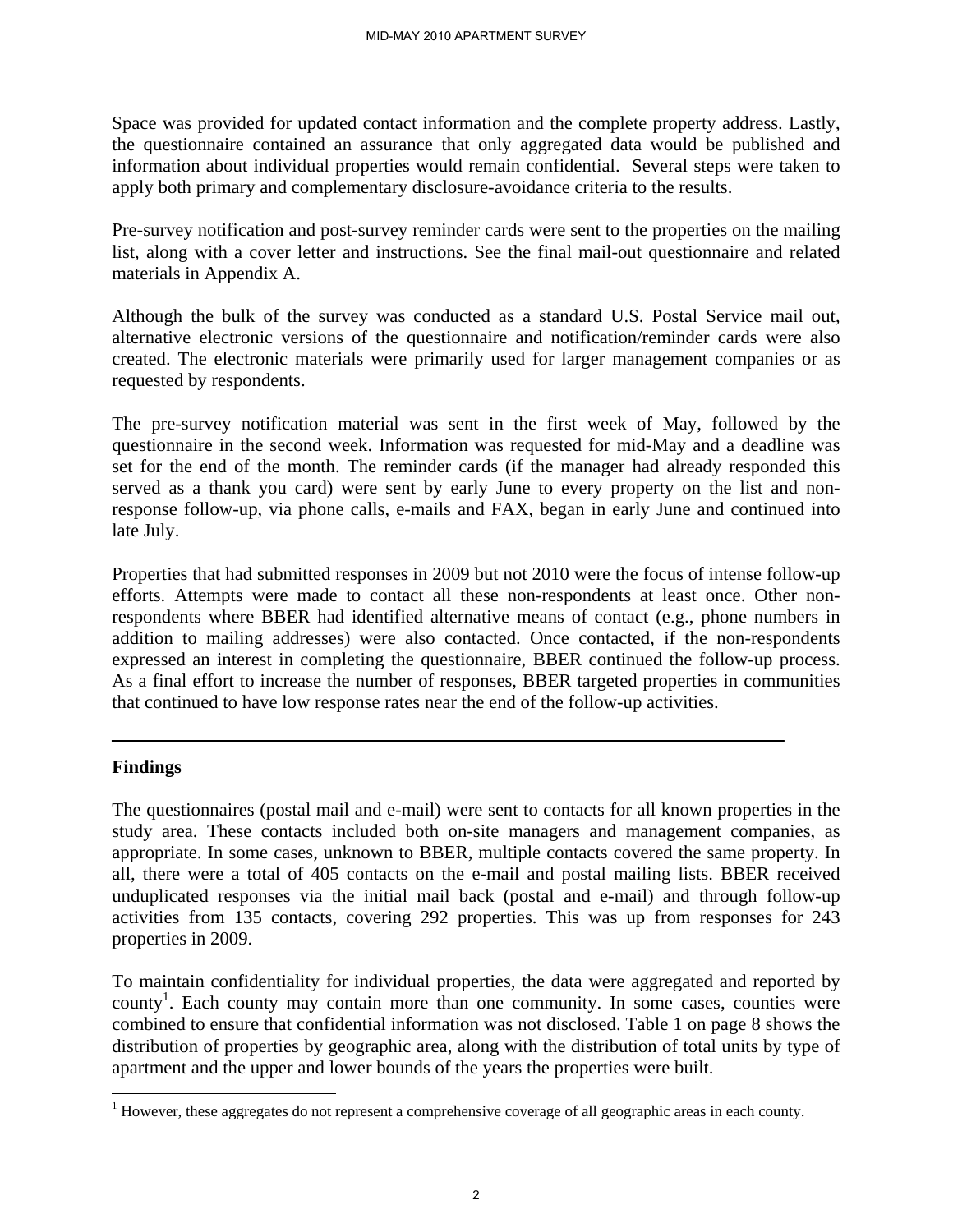The responses covered properties scattered across 26 New Mexico counties and accounted for a total of 13,677 units. Sixty-three percent of the properties (184 out of 292) had from 5 to 49 units; the bulk of this group, 143 properties, had 20 to 49 units. Thirty-two percent all properties (92 out of 292) had 50 to 99 units. Sixteen properties (5% of the total) had 100 or more units. See Figure 1 on page 5.

One-third of the 13,677 units were one-bedroom apartments and another 43% were two-bedroom apartments. The remaining one-quarter of the units was distributed among three-bedroom (19%), four-or-more bedroom (2%), and efficiency (4%) apartments. See Figure 2 on page 5.

There were a total of 712 vacant units, resulting in an overall vacancy rate of 5.2%. The vacancy rates contained in this report are weighted and are shown by geographic area and type of apartment. They were calculated by taking the total number of vacant units in an area and for an apartment category and dividing them by the total number of units for that area and category.

Weighted average vacancy rates, regardless of apartment type, were equal to or below the studyarea average of 5.2% for 202 properties (69% of the total). Forty properties (14%) had vacancy rates between 5.3% and 9.9%, and 50 (17%) logged rates of 10% or higher. See Figure 3 on page 5.

Vacancy rates were highest for efficiencies and four-or-more-bedroom units. The distribution of vacancy rates by type of apartment is as follows: efficiencies, 10.1%; 1-bedroom, 5.0%; 2 bedroom, 5.3%; 3-bedroom, 4.3%; and 4-or-more-bedroom, 5.5%. See Figure 4 on page 6. Table 2 on page 9 shows the distribution of vacant units and weighted average vacancy rates by type of apartment and geographic area.

Rental data were only tabulated for a subset of the survey respondents. Fifteen properties were identified as receiving lump-sum subsidies that could not be allocated to individual units, resulting in extraordinarily low average rents across the types of apartments. These properties covered 701 units and were removed from the rental tabulations. Therefore, the rental tabulations were based on 277 properties, with a total of 12,976 units.

The weighted average monthly rent, regardless of apartment type, was \$553 for the study area as a whole. Weighted rents in this report are calculated by dividing total rental revenue in an area for an apartment category by the total number of units for that area and category. Total revenue is calculated by multiplying the reported average rent by the number of units for each apartment category and then summing across all properties in the area. Forty-four percent of the properties had overall weighted average rents that were under \$500. About 30% had overall average rents between \$500 and \$599. And about one-quarter of the properties had overall average rents of \$600 or more. See Figure 5 on page 6.

The study-area weighted average rents by type of apartment are as follows: efficiencies, \$425; 1 bedroom, \$501; 2-bedroom, \$568; 3-bedroom, \$628; and 4-or-more-bedroom, \$670. See Figure 6 on page 6.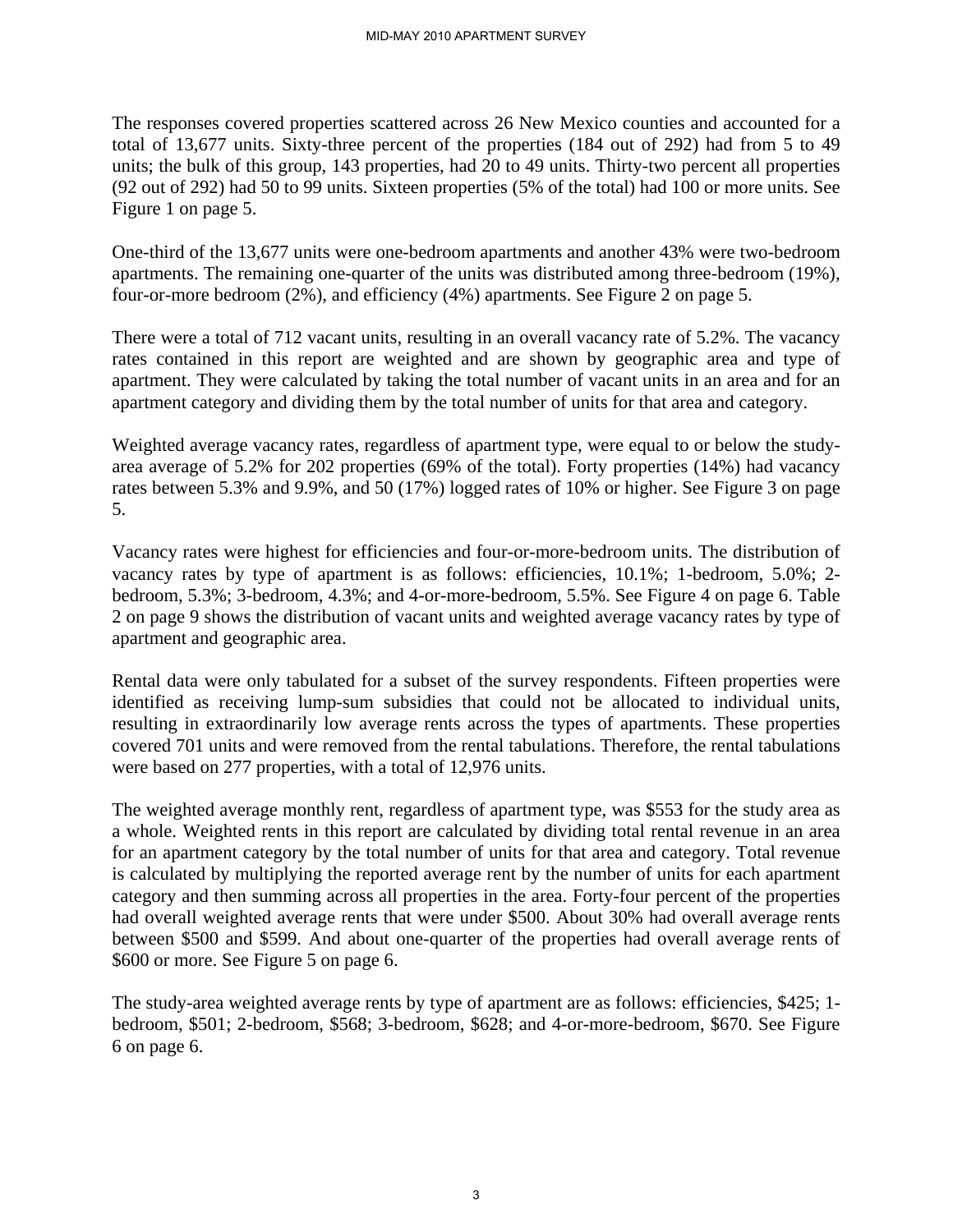Vacancy data were tabulated for 16 individual counties. Another ten counties were grouped into five pairs to protect the confidentiality of proprietary information. Some individual county cells for certain types of apartments (e.g., vacancy rates for efficiencies) were also suppressed, if there were too few respondents to maintain confidentiality. As noted above, these data were based on the full slate of respondents, covering 292 properties.

Among the individual counties, nine posted overall weighted average vacancy rates below the study-area average of 5.2%—McKinley (2.1%), Eddy (2.9%), Chaves (2.9%), Otero (3.0%), San Juan (3.1%), Los Alamos (3.9%), Taos (3.9%), Cibola (4.4%) and Dona Ana (4.8%). One of the county pairs, Curry-Roosevelt was also below the study-area average, with 3.2%. At the other end of the spectrum, four counties had vacancy rates that exceeded 10%—Lincoln (10.8%), Lea (12.1%), Socorro (12.9%) and Sierra (15.7%). Guadalupe/Quay had the highest rate among the county pairs, 9.0%. See Table 2.

Weighted average rents, based on 277 properties, were tabulated for 15 individual counties and five county pairs. The overall weighted average rent in McKinley County was exactly at the study-area average of \$553. Average rents exceeded the study-area mark in five individual counties—Dona Ana (\$572), San Juan (\$613), Otero (\$617), Lea (\$623) and Los Alamos (\$681), and one county pair, Guadalupe-Quay (\$587). The overall average rent was lowest in Sierra County (\$406) and the Curry-Roosevelt county pair (\$424). Rents were between \$450 and \$500 in four individual counties—Chaves (\$486), Socorro (\$490), Grant (\$496) and San Miguel (\$499), and the Hidalgo-Luna (\$490), Rio Arriba-Sandoval (\$495) and Colfax-Taos (\$497) county pairs. Finally, rents were between \$500 and \$550 in four individual counties—Eddy (\$537), Lincoln (\$542), Valencia (\$545) and Cibola (\$546). See Table 3 on page 10.

Figures 7 and 8 on page 7 provide a graphic summary of the county statistics.

#### **Comparisons with the 2009 Survey**

Comparisons with results from the mid-May 2009 survey should be made with caution because of differences between the two surveys in the mix of properties, the total number of respondents, and geographic areas. Still, it is of interest to look at a few broad changes.

The overall weighted average vacancy rate for the study area as a whole fell from 5.9% in 2009 to 5.2% in 2010. Direct comparisons were possible for 15 individual counties. Eight of these counties (Chaves, Dona Ana, Lincoln, Los Alamos, McKinley, Otero, San Juan, and Valencia) experienced decreasing rates, while six counties (Cibola, Grant, Lea, San Miguel, Sierra and Socorro) saw an increase in the rates. The vacancy rates remained the same in Eddy County and the combined area of Hidalgo and Luna counties, while falling for Curry and Roosevelt counties combined.

For the study area as a whole, the overall weighted average rent rose from \$537 in 2009 to \$553 in 2010, an increase of 3%. Among the 15 individual counties, average rents rose in all but four—Dona Ana, Los Alamos, Socorro and Valencia. The average rent also fell for Curry and Roosevelt counties combined, while rising in the Hidalgo-Luna combined area.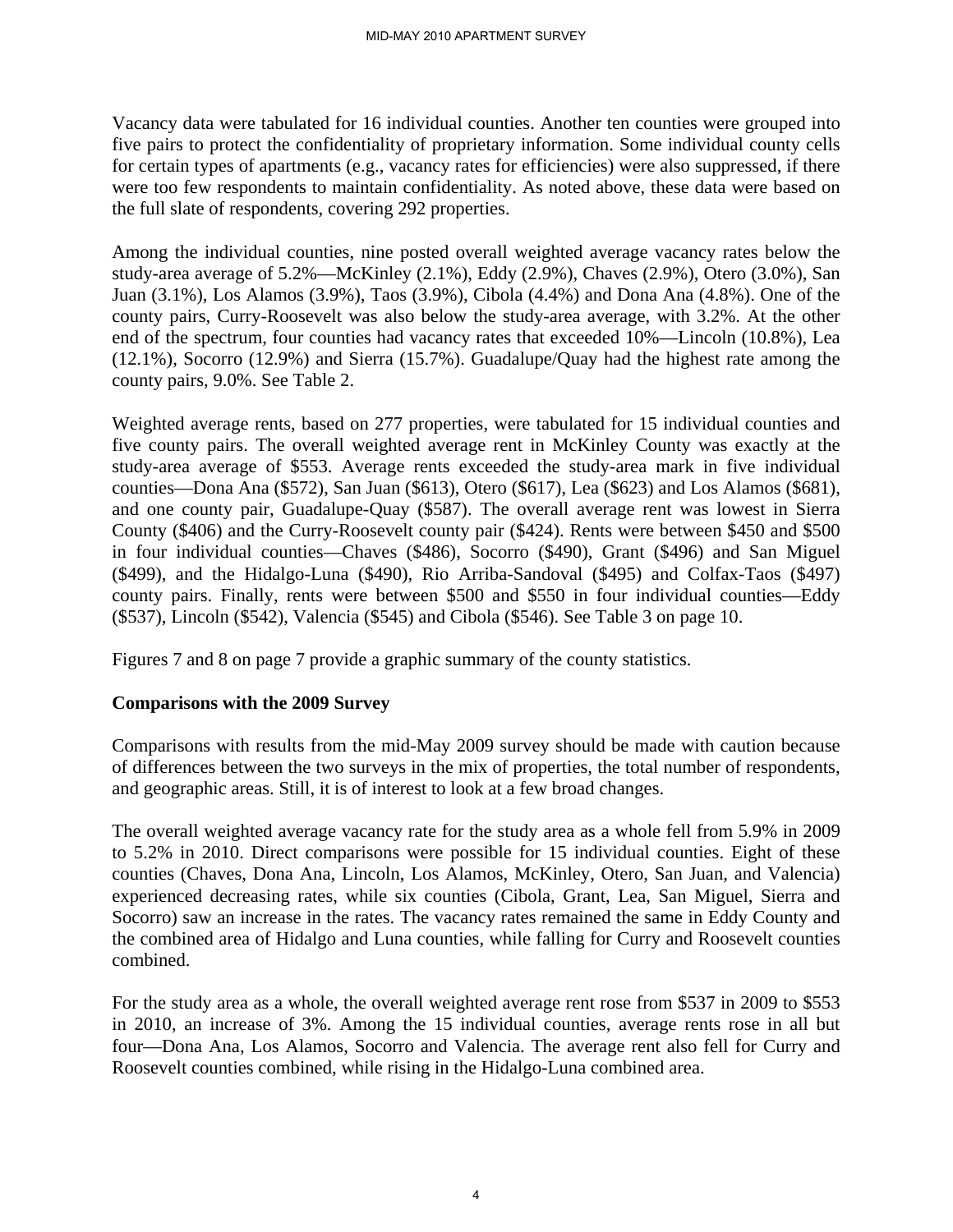

 Source: University of New Mexico, Bureau of Business and Economic Research, Mid-May 2010 Apartment Survey.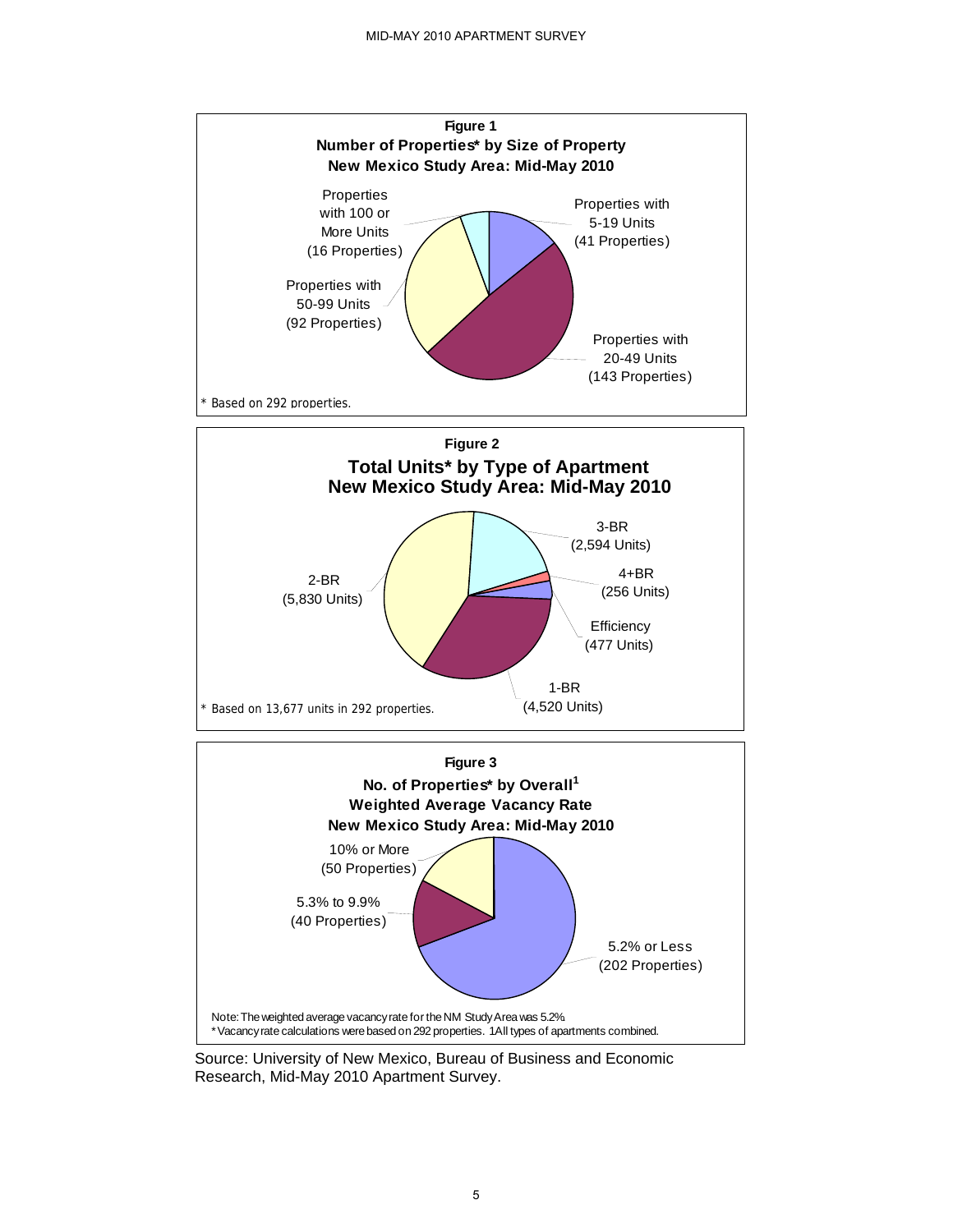

 Source: University of New Mexico, Bureau of Business and Economic Research, Mid-May 2010 Apartment Survey.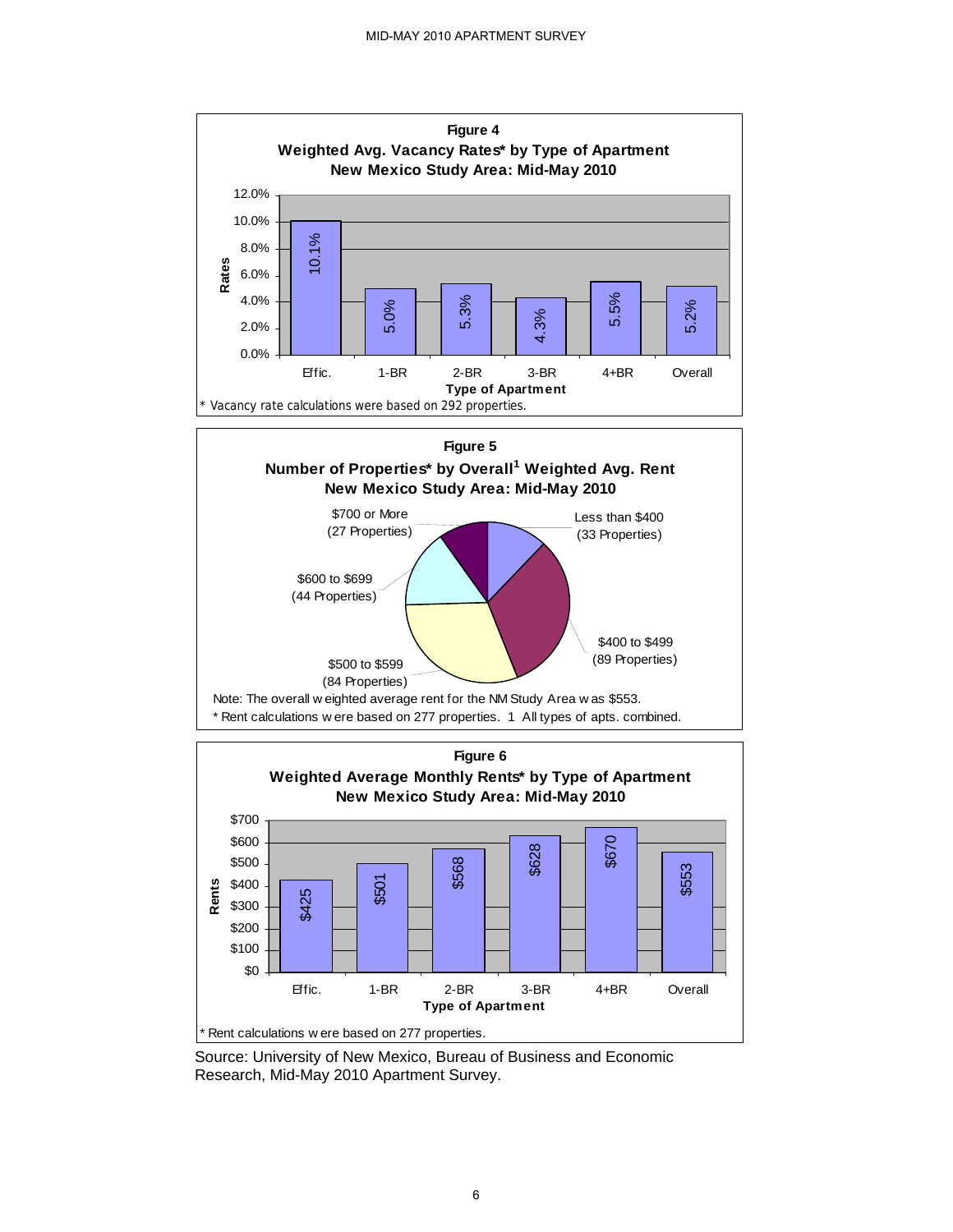

Source: University of New Mexico, Bureau of Business and Economic Research, Mid-May 2010 Apartment Survey.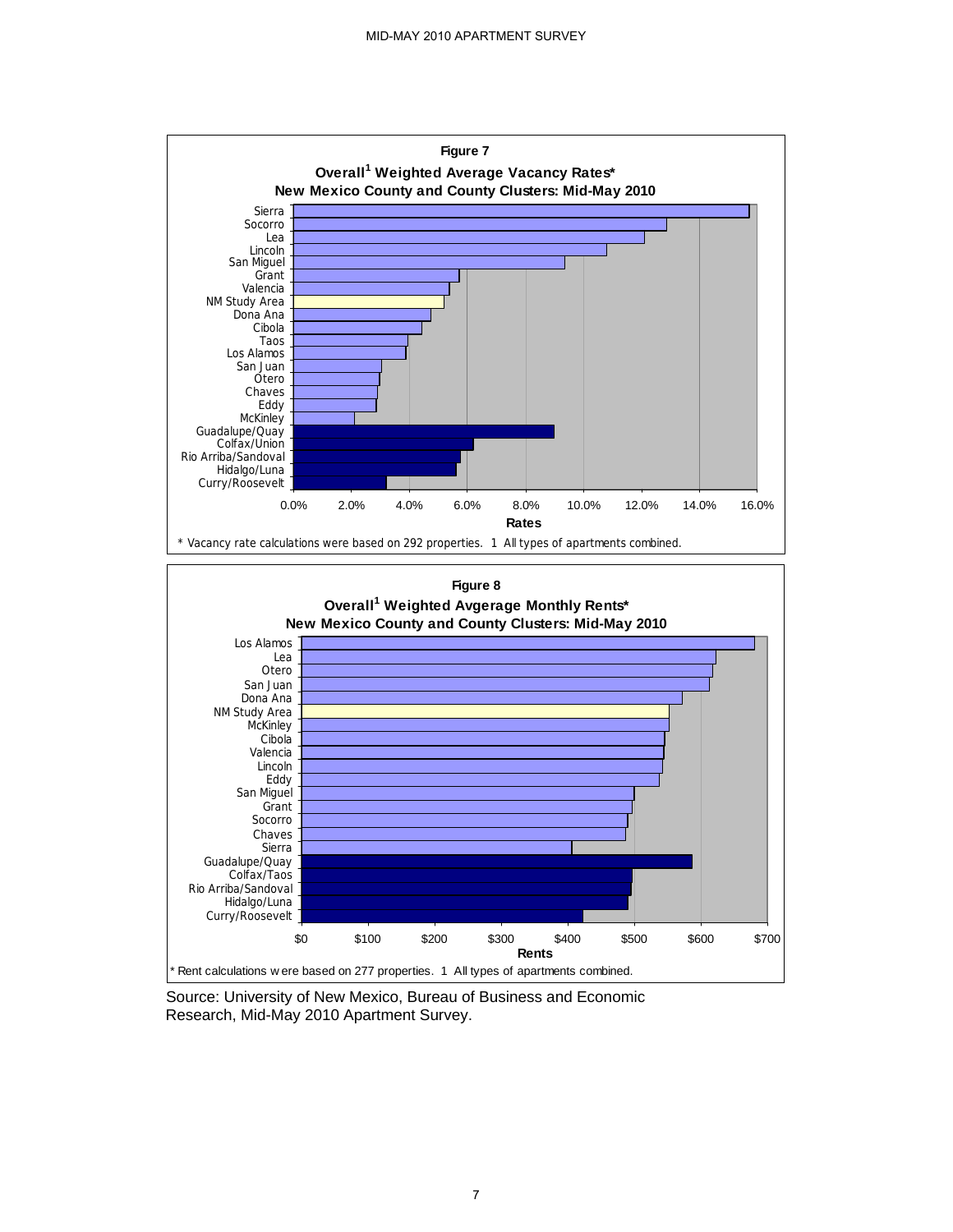**Table 1**

# Results from the BBER Apartment Survey for the New Mexico Mortgage Finance Authority (MFA) **Results from the BBER Apartment Survey for the New Mexico Mortgage Finance Authority (MFA)** Counts of Apartment Properties, Year Property Built and Number of Units by Type **Counts of Apartment Properties, Year Property Built and Number of Units by Type** New Mexico County and County Clusters: Mid-May 2010 **New Mexico County and County Clusters: Mid-May 2010**

|                                                                                                    | Number            | Year                        |                                       |                   |          |                  |                                |                 |          |
|----------------------------------------------------------------------------------------------------|-------------------|-----------------------------|---------------------------------------|-------------------|----------|------------------|--------------------------------|-----------------|----------|
|                                                                                                    | ৳                 | Property Built <sup>2</sup> |                                       |                   |          |                  | Total Number of Units by Type* |                 |          |
| Area <sup>1</sup>                                                                                  | es<br>Properti    | Earliest                    | <b>atest</b>                          | Total             | Effic.   | $1-BR$           | $2 - BR$                       | $3-BR$          | $4+BR$   |
| Chaves                                                                                             | $\overline{1}$    | 962                         | 2007                                  |                   |          | 428              | 290                            | 126             |          |
| Cibola                                                                                             | 4                 | 969                         | 1979                                  | 928<br>203        |          |                  | 86                             |                 |          |
| Dona Ana                                                                                           | 89                | 1940                        | 2008                                  | 3,660             | र्ठ      | $105$<br>$385$   | ,665                           | 819             | 50       |
| Eddy                                                                                               |                   | 0961                        | 2004                                  |                   |          |                  | 199                            | ႙               |          |
| Grant                                                                                              | $\frac{2}{3}$     | 0261                        |                                       |                   |          | 8842882584824828 |                                | $\overline{5}$  |          |
| Lea                                                                                                | $\frac{2}{3}$     | 968                         | 2000<br>2003<br>20008<br>2008<br>2009 |                   |          |                  |                                | $\frac{8}{100}$ |          |
| Lincoln<br> Los Alamos<br> McKinley<br> Otero                                                      | Ľ                 | 1984                        |                                       |                   | <u>으</u> |                  |                                | ଧ               |          |
|                                                                                                    | $\overline{C}$    | 948                         |                                       |                   |          |                  |                                | $\Box$          |          |
|                                                                                                    | $\Omega$          | 973                         |                                       |                   |          |                  |                                | 249             |          |
|                                                                                                    | $\frac{6}{1}$     | 958                         |                                       |                   |          |                  |                                | 8               |          |
| San Juan<br>San Miguel                                                                             | 27                | 950                         |                                       |                   |          |                  | <b>2825842525</b>              | 350             |          |
|                                                                                                    | თ                 | 1972                        | 2010                                  |                   |          |                  |                                |                 |          |
| Sierra                                                                                             | တ                 | 020                         | 1989                                  |                   |          |                  |                                |                 |          |
| Socorro                                                                                            | Ю                 | 981                         | 1986                                  |                   |          | $rac{88}{27}$    |                                |                 |          |
| Taos                                                                                               |                   | 985                         | 2007                                  |                   |          |                  | 167                            | $\frac{4}{5}$   |          |
| Valencia                                                                                           | $\mathbf{\Omega}$ | 983                         | 1996                                  |                   |          | 108              | 215                            | 8               |          |
| Combined Areas <sup>3</sup> :<br>Colfax/Union<br>Curry/Roosevelt<br>Guadalupe/Quay<br>Hidalgo/Luna |                   |                             |                                       |                   |          |                  |                                |                 |          |
|                                                                                                    | თ                 | 927                         | 1980                                  |                   |          | $\frac{10}{206}$ | 76                             | 42              |          |
|                                                                                                    | 17                | 953                         | 2009                                  | 252<br>282<br>284 |          |                  | 162                            | 190             | 34       |
|                                                                                                    | 5                 | 980                         | 1997                                  |                   |          | 66               | 75                             |                 |          |
|                                                                                                    |                   | 1969                        | 2005                                  |                   |          | 188              | 151                            |                 | ≏        |
| Rio Arriba/Sandoval <sup>4</sup>                                                                   | 6                 | 1976                        | 1987                                  | 418               |          | 165              | $\frac{4}{3}$                  | ଚ               | $\Omega$ |
| New Mexico Study Area                                                                              | 292               | 1920                        | 2010                                  | 13.677            | 477      | 4,520            | 5,830                          | 2,594           | 256      |

\* BR refers to bedroom. \* BR refers to bedroom.

D Data withheld to avoid disclosing confidential information. D Data withheld to avoid disclosing confidential information.

1 These figures do not represent a comprehensive coverage of all areas in each county. 1 These figures do not represent a comprehensive coverage of all areas in each county.

2 A significant number of properties did not report the year the complex was built. 2 A significant number of properties did not report the year the complex was built.

3 Counties were combined to maintain confidentiality for areas that did not meet the thresholds for data disclosure. 3 Counties were combined to maintain confidentiality for areas that did not meet the thresholds for data disclosure.

4 Sandoval portion does not include Rio Rancho.

4 Sandoval portion does not include Rio Rancho. Note: This tabulation includes all respondents to the survey.

Note: This tabulation includes all respondents to the survey.<br>Source: University of New Mexico, Bureau of Business and Economic Research (BBER), Mid-May 2010 Apartment Survey. Source: University of New Mexico, Bureau of Business and Economic Research (BBER), Mid-May 2010 Apartment Survey.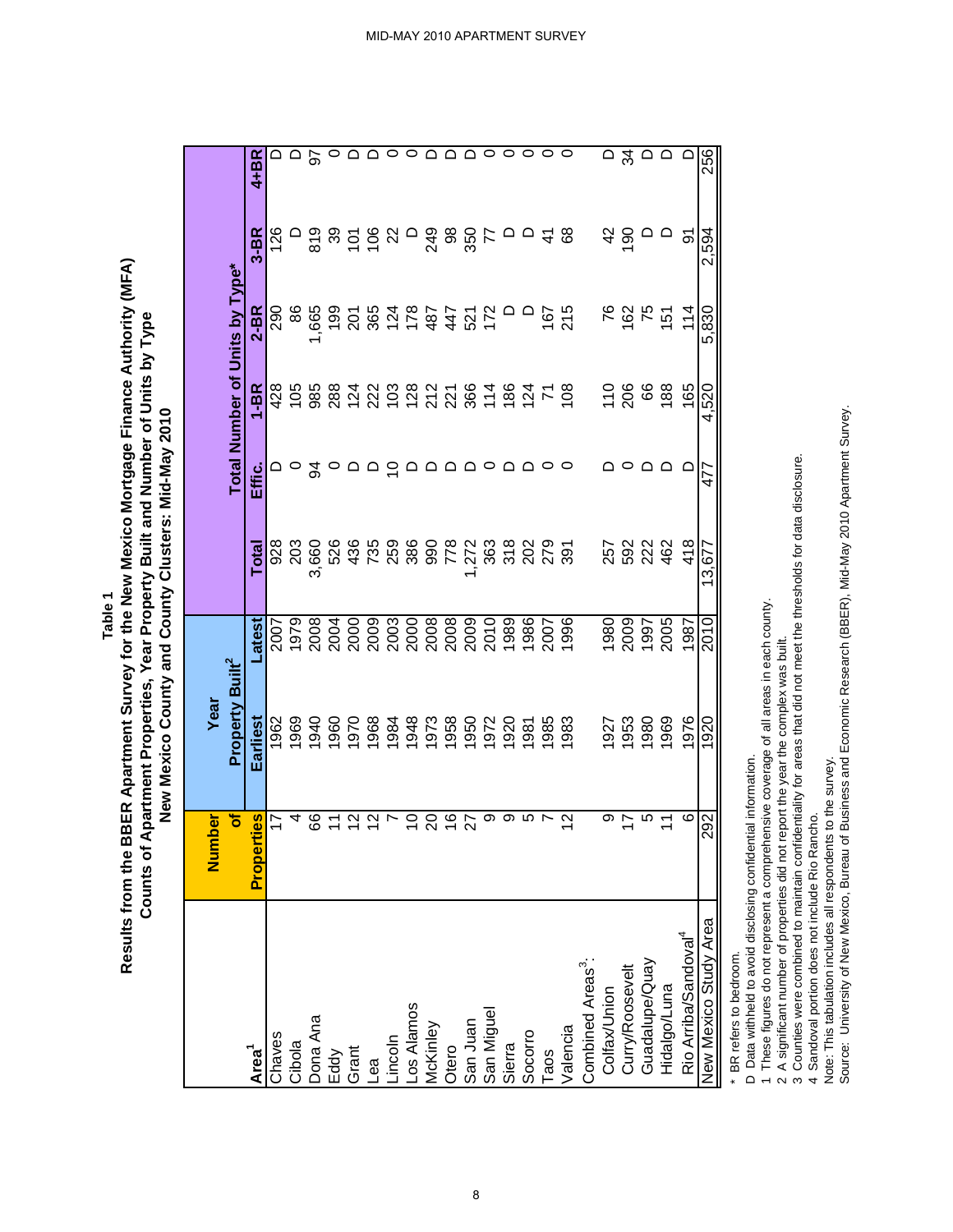|                                  |                         |                   |                         | New Mex                | <u>co</u>         | County and County Clusters: Mid-May 2010 |                                                                                                                                                                                                                                                                                                                                                                                                                                                                 |                     |                           |                       |                       |                           |                                                       |        |                          |                                                                                   |                             |                |
|----------------------------------|-------------------------|-------------------|-------------------------|------------------------|-------------------|------------------------------------------|-----------------------------------------------------------------------------------------------------------------------------------------------------------------------------------------------------------------------------------------------------------------------------------------------------------------------------------------------------------------------------------------------------------------------------------------------------------------|---------------------|---------------------------|-----------------------|-----------------------|---------------------------|-------------------------------------------------------|--------|--------------------------|-----------------------------------------------------------------------------------|-----------------------------|----------------|
|                                  | <b>Number</b>           |                   |                         |                        |                   |                                          |                                                                                                                                                                                                                                                                                                                                                                                                                                                                 |                     |                           |                       |                       |                           |                                                       |        | Weighted Average Vacancy |                                                                                   |                             |                |
|                                  | ð                       |                   |                         | <b>Total Number of</b> | Units by Type*    |                                          |                                                                                                                                                                                                                                                                                                                                                                                                                                                                 |                     | Vacant Units by Type*     |                       |                       |                           |                                                       |        | Rate (%) by Type*        |                                                                                   |                             |                |
| Area <sup>1</sup>                | <b>Properties</b>       | Total             | Effic.                  | $1 - BR$               | $2-BR$            | $3-BR$                                   | $4 + B R$                                                                                                                                                                                                                                                                                                                                                                                                                                                       | <b>Total</b>        | Effic.                    | $1 - BR$              | $3 - BR$<br>$2 - B R$ | $4 + BR$                  | <b>Overall</b>                                        | Effic. | $1 - BR$                 | $2-BR$                                                                            | $3-BR$                      | $4 + BR$       |
| Chaves                           | 77                      | 928               |                         | 428                    | 290               | 126                                      |                                                                                                                                                                                                                                                                                                                                                                                                                                                                 | 27                  |                           |                       |                       |                           | ი.<br>ა                                               |        |                          | 4.5                                                                               |                             |                |
| Cibola                           | 4                       | 203               |                         | 105                    | 86                | $\Box$                                   | $\overline{\circ}$ $\overline{\circ}$                                                                                                                                                                                                                                                                                                                                                                                                                           | တ                   | $\circ$ $\vec{a}$ $\circ$ | o 4 8 r 4 F L U @ I w |                       | 2007 - 2600 2007 2000 - 2 | A A N º A A O O A A A O O O                           |        | $7.877$<br>$7.877$       | 4.7                                                                               |                             | ≏              |
| Dona Ana                         | 89                      | 3,660             | र्ड                     | 985                    | 665               |                                          |                                                                                                                                                                                                                                                                                                                                                                                                                                                                 |                     |                           |                       |                       |                           |                                                       | 14.9   |                          |                                                                                   |                             | 2.1            |
| Eddy                             |                         | 526               |                         |                        | 199               |                                          |                                                                                                                                                                                                                                                                                                                                                                                                                                                                 | 45                  |                           |                       |                       |                           | $\begin{array}{c} 4 & 0 & 0 \\ 4 & 0 & 0 \end{array}$ |        |                          | 449 O G L V V A 4 L<br>L N O L L U L V O O O U N O<br>L N O L L U L V O O O U N O | $7,60$<br>$7,60$            |                |
| Grant                            | $\tilde{c}$             |                   |                         |                        | <u>ក្ត</u>        |                                          |                                                                                                                                                                                                                                                                                                                                                                                                                                                                 | 25                  |                           |                       |                       |                           |                                                       |        |                          |                                                                                   |                             | $\Omega$       |
| ea                               | $\tilde{c}$             | 436<br>759<br>759 | $\circ$ $\circ$         | 8842882588482588824288 |                   |                                          | $\circ$ $\circ$ $\circ$                                                                                                                                                                                                                                                                                                                                                                                                                                         |                     | aamaaaaoaaoo              |                       |                       |                           | 12.1                                                  |        | $207808$<br>$279808$     |                                                                                   | 15.1                        |                |
| incoln                           |                         |                   |                         |                        |                   |                                          |                                                                                                                                                                                                                                                                                                                                                                                                                                                                 |                     |                           |                       |                       |                           | 10.8                                                  |        |                          |                                                                                   | 13.6                        | $\blacksquare$ |
| .os Alamos                       | S                       |                   |                         |                        |                   |                                          | ○                                                                                                                                                                                                                                                                                                                                                                                                                                                               |                     |                           |                       |                       |                           |                                                       |        |                          |                                                                                   | ≏                           | ٠              |
| vekinley                         | 20                      | 386<br>990        |                         |                        |                   |                                          |                                                                                                                                                                                                                                                                                                                                                                                                                                                                 |                     |                           |                       |                       |                           |                                                       |        |                          |                                                                                   |                             | ≏              |
| Otero                            | $\frac{6}{1}$           | 7723820255        | $\circ$ $\circ$ $\circ$ |                        | 82787722<br>82877 |                                          | $\begin{array}{ccc}\n\multicolumn{1}{c}\n\multicolumn{1}{c}\n\multicolumn{1}{c}\n\multicolumn{1}{c}\n\multicolumn{1}{c}\n\multicolumn{1}{c}\n\multicolumn{1}{c}\n\multicolumn{1}{c}\n\multicolumn{1}{c}\n\multicolumn{1}{c}\n\multicolumn{1}{c}\n\multicolumn{1}{c}\n\multicolumn{1}{c}\n\multicolumn{1}{c}\n\multicolumn{1}{c}\n\multicolumn{1}{c}\n\multicolumn{1}{c}\n\multicolumn{1}{c}\n\multicolumn{1}{c}\n\multicolumn{1}{c}\n\multicolumn{1}{c}\n\mult$ | <b>882528836852</b> |                           |                       |                       |                           | coca<br>cococo                                        |        | 0.8                      |                                                                                   | 7070                        | $\Omega$       |
| San Juan                         | 77                      |                   |                         |                        |                   |                                          |                                                                                                                                                                                                                                                                                                                                                                                                                                                                 |                     |                           |                       |                       |                           |                                                       |        |                          |                                                                                   |                             |                |
| San Miguel                       | တ                       |                   |                         |                        |                   |                                          |                                                                                                                                                                                                                                                                                                                                                                                                                                                                 |                     |                           |                       |                       |                           |                                                       |        | 15.8                     |                                                                                   |                             | 1              |
| Sierra                           | တ                       |                   | $\Box$                  |                        | $\circ$           |                                          |                                                                                                                                                                                                                                                                                                                                                                                                                                                                 |                     |                           |                       |                       |                           | 15.7                                                  | ם ם    | 20.4                     |                                                                                   | ≏                           | J.             |
| Socorro                          | <b>ι</b> Ω              |                   | $\Omega$                |                        |                   |                                          |                                                                                                                                                                                                                                                                                                                                                                                                                                                                 |                     |                           | <u>ထုတ္တထု</u> က္ က   |                       |                           | 12.9                                                  |        | 12.9                     |                                                                                   |                             | ı              |
| <b>Faos</b>                      |                         |                   |                         |                        | $167$<br>$215$    |                                          | $\circ$                                                                                                                                                                                                                                                                                                                                                                                                                                                         |                     |                           |                       |                       |                           | 3.9<br>$\circ$                                        |        | 4.2                      |                                                                                   | $\frac{4}{9}$ $\frac{8}{9}$ | ٠              |
| Valencia                         | $\frac{2}{\sqrt{2}}$    |                   |                         |                        |                   |                                          | $\circ$                                                                                                                                                                                                                                                                                                                                                                                                                                                         |                     |                           |                       |                       |                           | $5\overline{4}$<br>$\circ$                            |        | $\frac{8}{2}$            |                                                                                   |                             | 1              |
| Combined Areas <sup>2</sup> :    |                         |                   |                         |                        |                   |                                          |                                                                                                                                                                                                                                                                                                                                                                                                                                                                 |                     |                           |                       |                       |                           |                                                       |        |                          |                                                                                   |                             |                |
| Colfax/Union                     | თ                       | 257               |                         | $\frac{10}{206}$       | <b>762</b>        | $rac{4}{5}$                              |                                                                                                                                                                                                                                                                                                                                                                                                                                                                 |                     |                           |                       |                       |                           | 6.2<br>∩ →                                            |        | 5.5                      | 7.9                                                                               | $4.7$<br>$4.7$              | ≏              |
| Curry/Roosevelt                  | 17                      | 592<br>223<br>462 |                         |                        |                   |                                          | ≏≈≏≏                                                                                                                                                                                                                                                                                                                                                                                                                                                            | မှ ၁                |                           | ဖဖ                    | <u>ဖ က ဖ ပ</u>        |                           | 3000                                                  |        | $2.\overline{9}$         | $\frac{0}{1}$                                                                     |                             |                |
| Guadalupe/Quay                   | 5                       |                   | ם ם                     | 89                     | 75<br>151         | $\Omega$                                 |                                                                                                                                                                                                                                                                                                                                                                                                                                                                 | 208                 |                           | ᠂ → ∞                 |                       |                           | $\Omega$                                              |        | $\overline{6}$ .         | 0.0<br>0.0                                                                        | $\Omega$                    |                |
| Hidalgo/Luna                     | $\overline{\mathbf{1}}$ |                   |                         | 188                    |                   |                                          |                                                                                                                                                                                                                                                                                                                                                                                                                                                                 |                     | 2022 2                    |                       |                       |                           |                                                       | ם ם ם  | $4.\overline{8}$         |                                                                                   |                             | ್ಷ ೧ ೧ ೧<br>ನ  |
| Rio Arriba/Sandoval <sup>3</sup> | ဖ                       | 418               | $\Box$                  | 165                    | $\frac{4}{3}$     | $\overline{5}$                           | ≏                                                                                                                                                                                                                                                                                                                                                                                                                                                               | $\overline{2}$      |                           | ဖ                     | L,                    | 4                         | L<br>ιó<br>≏                                          |        | 3.6                      | $\overline{6}$ .                                                                  | प<br>प                      |                |
| New Mexico Study Area            | 292                     | 13,677            | 477                     | 4,520                  | 5,830             | -594<br>2.                               | 256                                                                                                                                                                                                                                                                                                                                                                                                                                                             | 712                 | $\frac{8}{4}$             | 227                   | $\frac{311}{2}$       | 112                       | 5.2<br>4                                              | 10.1   | 5.0                      | 5.3                                                                               | 4.3                         | 5.5            |
|                                  |                         |                   |                         |                        |                   |                                          |                                                                                                                                                                                                                                                                                                                                                                                                                                                                 |                     |                           |                       |                       |                           |                                                       |        |                          |                                                                                   |                             |                |

9

\* BR refers to bedroom. \* BR refers to bedroom.

D Data withheld to avoid disclosing confidential information. D Data withheld to avoid disclosing confidential information.

1 These figures do not represent a comprehensive coverage of all areas in each county.

1 These figures do not represent a comprehensive coverage of all areas in each county.<br>2 Counties were combined to maintain confidentiality for areas that did not meet the thresholds for data disclosure.<br>3 Sandoval portion 2 Counties were combined to maintain confidentiality for areas that did not meet the thresholds for data disclosure.

3 Sandoval portion does not include Rio Rancho.

Note: This tabulation includes all respondents to the survey.

Note: This tabulation includes all respondents to the survey.<br>Source: University of New Mexico, Bureau of Business and Economic Research (BBER), Mid-May 2010 Apartment Survey. Source: University of New Mexico, Bureau of Business and Economic Research (BBER), Mid-May 2010 Apartment Survey.

**Table 2**

Counts of Apartment Properties, Number of Units by Type, Number of Vacant Units by Type and Weighted Average Vacancy Rates by Type **Counts of Apartment Properties, Number of Units by Type, Number of Vacant Units by Type and Weighted Average Vacancy Rates by Type** Results from the BBER Apartment Survey for the New Mexico Mortgage Finance Authority (MFA) **Results from the BBER Apartment Survey for the New Mexico Mortgage Finance Authority (MFA)**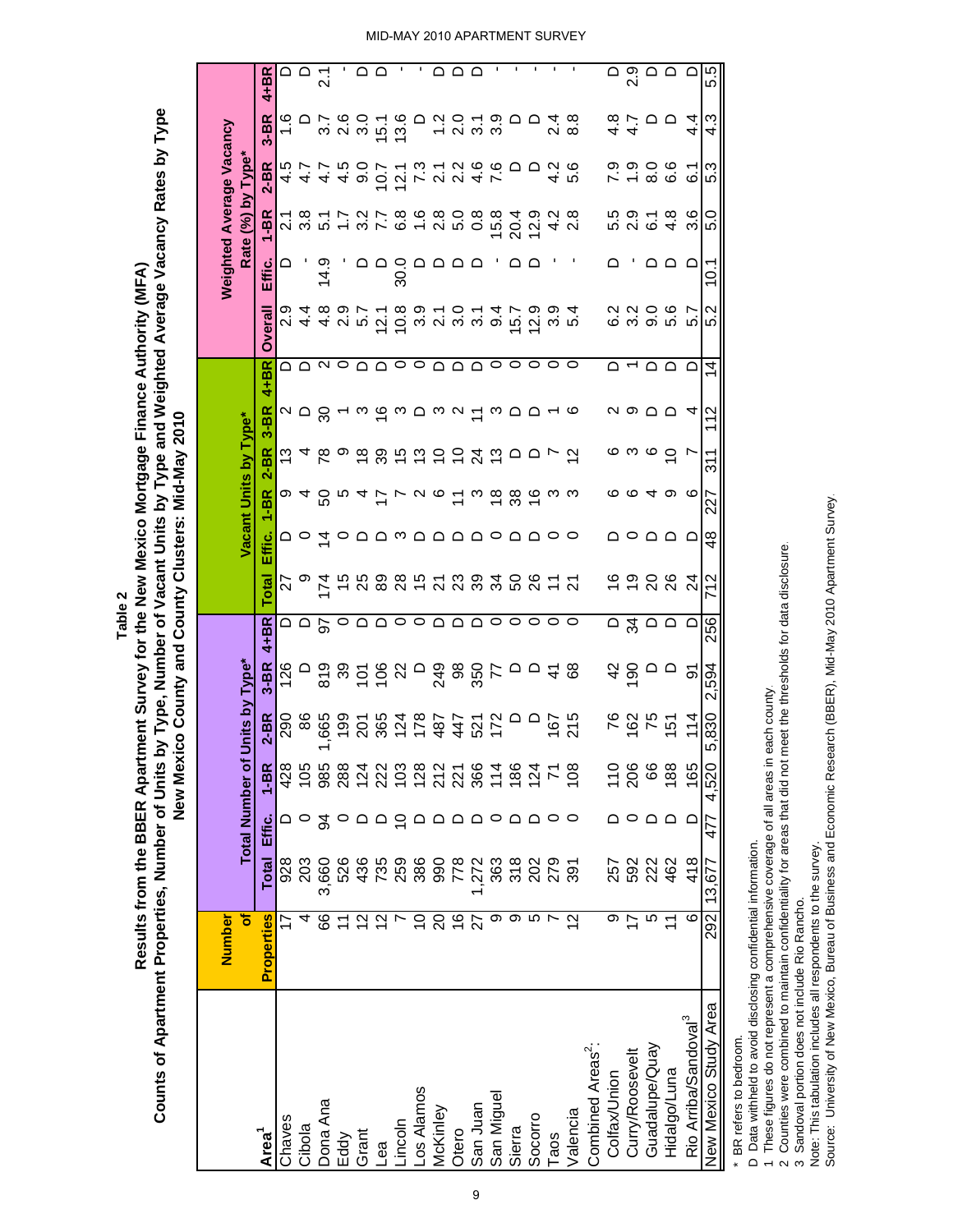|                                  | Number                   | Year                        |                                      |            |                                                                                                                               |                                     |                         |          |                         |                     |                                |                            |                           |              |           |
|----------------------------------|--------------------------|-----------------------------|--------------------------------------|------------|-------------------------------------------------------------------------------------------------------------------------------|-------------------------------------|-------------------------|----------|-------------------------|---------------------|--------------------------------|----------------------------|---------------------------|--------------|-----------|
|                                  | $\overline{\bullet}$     | Property Built <sup>2</sup> |                                      |            | Total Number of Units by Type*                                                                                                |                                     |                         |          |                         |                     | Weighted Average Rent by Type* |                            |                           |              |           |
| Area <sup>1</sup>                | <b>Properties</b>        | Earliest                    | Latest                               | Total      | ت<br>Effic                                                                                                                    | $1 - BR$                            | $2 - BR$                | $3 - BR$ | 4+BR                    | <b>Overall</b>      | Effic.                         | $1 - BR$                   | $2-BR$                    | $3-BR$       | 4+BR      |
| Chaves                           |                          | 1962                        | 2007                                 |            |                                                                                                                               |                                     | 290                     |          |                         | \$486               |                                |                            |                           | \$560        |           |
| Cibola                           |                          | 1969                        | 1979                                 | 828<br>203 |                                                                                                                               |                                     | 8                       |          | ם ם <sup>-</sup>        |                     |                                |                            |                           |              |           |
| Dona Ana                         | 89                       | 1940                        | 2008                                 | 3,620      | 24                                                                                                                            |                                     |                         |          | 82                      | 540<br>5737<br>587  | \$351                          |                            |                           |              | \$696     |
| Eddy                             |                          | 1960                        |                                      |            |                                                                                                                               |                                     | 66923348744527589927528 |          | $\circ$                 |                     |                                |                            |                           | 323880087675 |           |
| Grant                            |                          | 1979                        | 2004<br>2008<br>2003<br>2008<br>2008 |            | ு - - - -                                                                                                                     |                                     |                         |          |                         |                     |                                |                            |                           |              |           |
| ea                               |                          | 1976                        |                                      |            |                                                                                                                               |                                     |                         |          |                         |                     |                                |                            |                           |              |           |
| -incoln                          |                          | 1984                        |                                      |            |                                                                                                                               |                                     |                         |          |                         |                     | 431                            |                            |                           |              |           |
| os Alamos                        | S                        | 1948                        |                                      |            |                                                                                                                               |                                     |                         |          |                         |                     |                                |                            |                           |              |           |
| McKinley                         | $\Omega$                 | 1973                        |                                      |            | $\begin{array}{c} \n\Box \quad \Box \quad \Box \quad \Box \quad \Box \quad \Box \quad \Box \quad \Box \quad \Box \end{array}$ |                                     |                         |          |                         | 48248575<br>4856555 |                                |                            |                           |              |           |
| Otero                            | $\frac{6}{1}$            | 1958                        |                                      |            |                                                                                                                               |                                     |                         |          |                         |                     | ם ם ם                          |                            |                           |              |           |
| San Juan                         | 27                       | 1950                        | 2009<br>2010<br>1989                 |            |                                                                                                                               |                                     |                         |          |                         |                     |                                |                            |                           |              | $\bigcap$ |
| San Miguel                       | თ                        | 1972                        |                                      |            |                                                                                                                               |                                     |                         |          | $\circ$                 |                     |                                |                            |                           |              |           |
| Sierra                           | თ                        | 1920                        |                                      |            |                                                                                                                               |                                     | $\circ$                 |          | 0                       | 499<br>406          | $\Omega$                       |                            |                           |              |           |
| Socorro                          |                          | 1981                        | 1986                                 |            |                                                                                                                               |                                     |                         |          |                         | 490                 |                                |                            |                           |              |           |
| <b>Valencia</b>                  | 2                        | 1983                        | 1996                                 |            |                                                                                                                               | 108                                 | 215                     |          | $\circ$                 | 545                 |                                |                            | 545                       | 631          |           |
| Combined Areas <sup>3</sup> :    |                          |                             |                                      |            |                                                                                                                               |                                     |                         |          |                         |                     |                                |                            |                           |              |           |
| Colfax/Taos                      | თ                        | 1927                        | 2007                                 |            |                                                                                                                               | 86                                  |                         | $\Delta$ | $\overline{\mathsf{d}}$ | \$497               |                                |                            |                           | \$573<br>478 | $\Omega$  |
| Curry/Roosevelt                  | $\overline{5}$           | 1980                        | 2009                                 | 334234     |                                                                                                                               | $rac{8}{9}$ $rac{6}{9}$ $rac{8}{9}$ | <u>មិត្ត ក្នុ</u>       | 125      | 28                      | 424                 |                                | \$460<br>383<br>467<br>467 | 60<br>000<br>0000<br>0000 |              | \$559     |
| Guadalupe/Quay                   |                          | 1980                        | 1997<br>2005                         |            |                                                                                                                               |                                     |                         | ≏        | $\Omega$                | 587                 |                                |                            |                           | $\circ$      | $\circ$   |
| Hidalgo/Luna                     | $\overline{\phantom{0}}$ | 1969                        |                                      |            | $\Box$                                                                                                                        |                                     |                         | $\Omega$ |                         | 490                 |                                |                            |                           |              | $\Omega$  |
| Rio Arriba/Sandoval <sup>4</sup> | ഥ                        | 1979                        | 1987                                 | 233        | ▭                                                                                                                             | $\frac{5}{1}$                       | 65                      | 33       | $\Omega$                | 495                 |                                | 482                        | 506                       | 525          |           |
| New Mexico Study Area            |                          | 1920                        | 2010                                 | 2,976      | 441                                                                                                                           | 4.345                               | 5,627                   | 2,368    | 195                     | \$553               | \$425                          | \$501                      | \$568                     | \$628        | 029\$     |
|                                  |                          |                             |                                      |            |                                                                                                                               |                                     |                         |          |                         |                     |                                |                            |                           |              |           |

Counts of Apartment Properties, Year Property Built, Number of Units by Type and Weighted Average Rents by Type **Counts of Apartment Properties, Year Property Built, Number of Units by Type and Weighted Average Rents by Type** Results from the BBER Apartment Survey for the New Mexico Mortgage Finance Authority (MFA) **Results from the BBER Apartment Survey for the New Mexico Mortgage Finance Authority (MFA)** New Mexico County and County Clusters: Mid-May 2010 **New Mexico County and County Clusters: Mid-May 2010 Table 3**

\* BR refers to bedroom. \* BR refers to bedroom.

D Data withheld to avoid disclosing confidential information. D Data withheld to avoid disclosing confidential information.

1 These figures do not represent a comprehensive coverage of all areas in each county. 1 These figures do not represent a comprehensive coverage of all areas in each county.

2 A significant number of properties did not report the year the complex was built. 2 A significant number of properties did not report the year the complex was built.

3 Counties were combined to maintain confidentiality for areas that did not meet the thresholds for data disclosure. 3 Counties were combined to maintain confidentiality for areas that did not meet the thresholds for data disclosure. 4 Sandoval portion does not include Rio Rancho.

4 Sandoval portion does not include Rio Rancho. Note: These tabulations do not include properties that were identified has having lump sum subsidies. Hence,

Note: These tabulations do not include properties that were identified has having lump sum subsidies. Hence,<br>the total number of units differs from those used in vacancy rate calculations seen elsewhere in this report. the total number of units differs from those used in vacancy rate calculations seen elsewhere in this report.

Source: University of New Mexico, Bureau of Business and Economic Research (BBER), Mid-May 2010 Apartment Survey. Source: University of New Mexico, Bureau of Business and Economic Research (BBER), Mid-May 2010 Apartment Survey.

MID-MAY 2010 APARTMENT SURVEY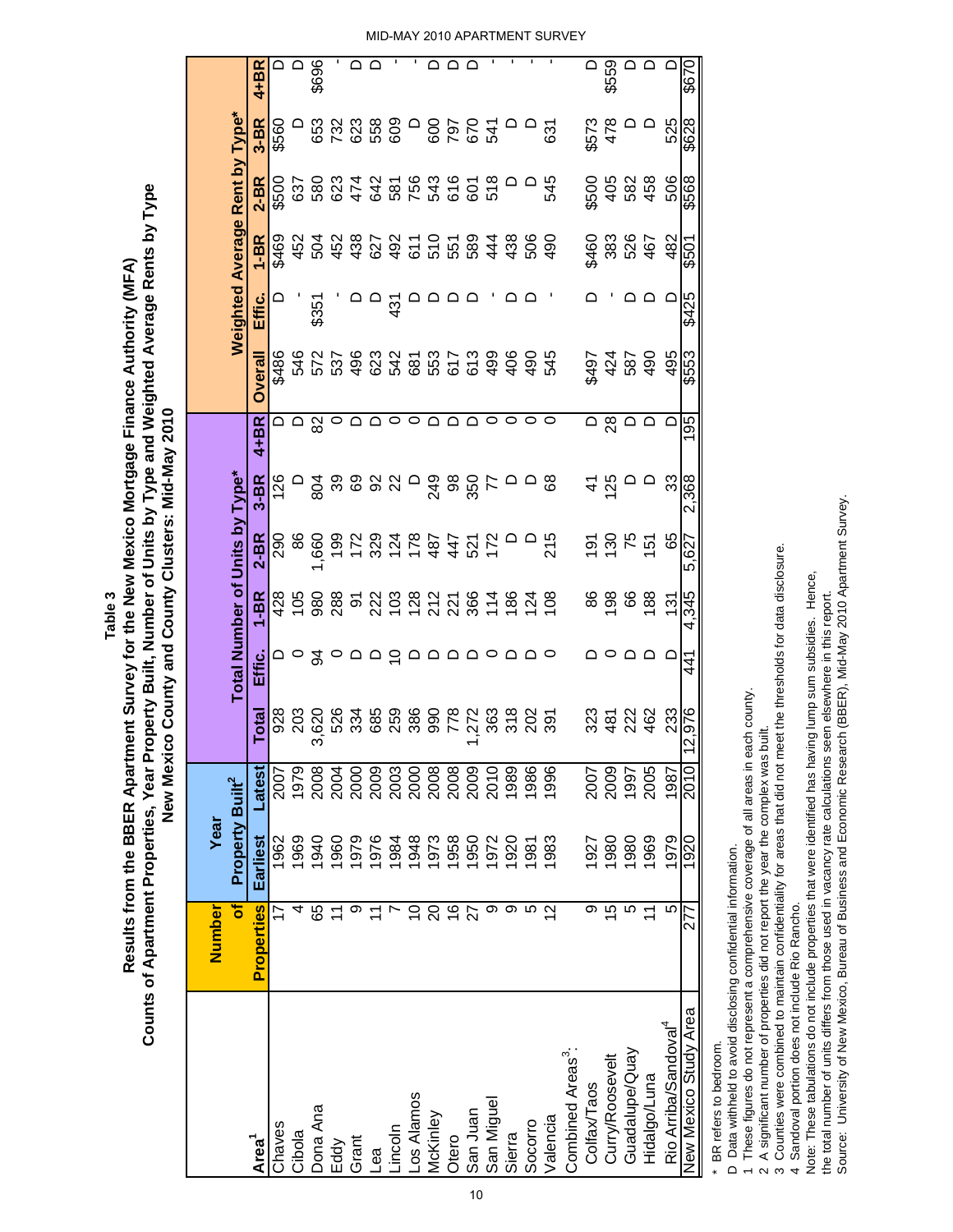#### **APPENDIX A**

#### *POSTCARD: PRE-SURVEY NOTICE*

Dear Manager,

Our organization, the Bureau of Business and Economic Research (BBER) at the University of New Mexico, will soon conduct a survey of apartment vacancies and rents for the New Mexico Mortgage Finance Authority (MFA). The results from this survey will help MFA enhance their databases to better administer various housing programs throughout the state. You should receive a survey form within the next one to two weeks. Upon receipt, please complete the form and return it to BBER. The information you provide about individual properties will remain confidential. Only aggregate or combined data will be published and survey results will be available upon request. Thank you in advance for your participation. If you have any questions please contact me at BBER (phone: 505-277-3038; e-mail: kargacin@unm.edu).

Sincerely,

Kevin Kargacin Head of Information Services Bureau of Business and Economic Research University of New Mexico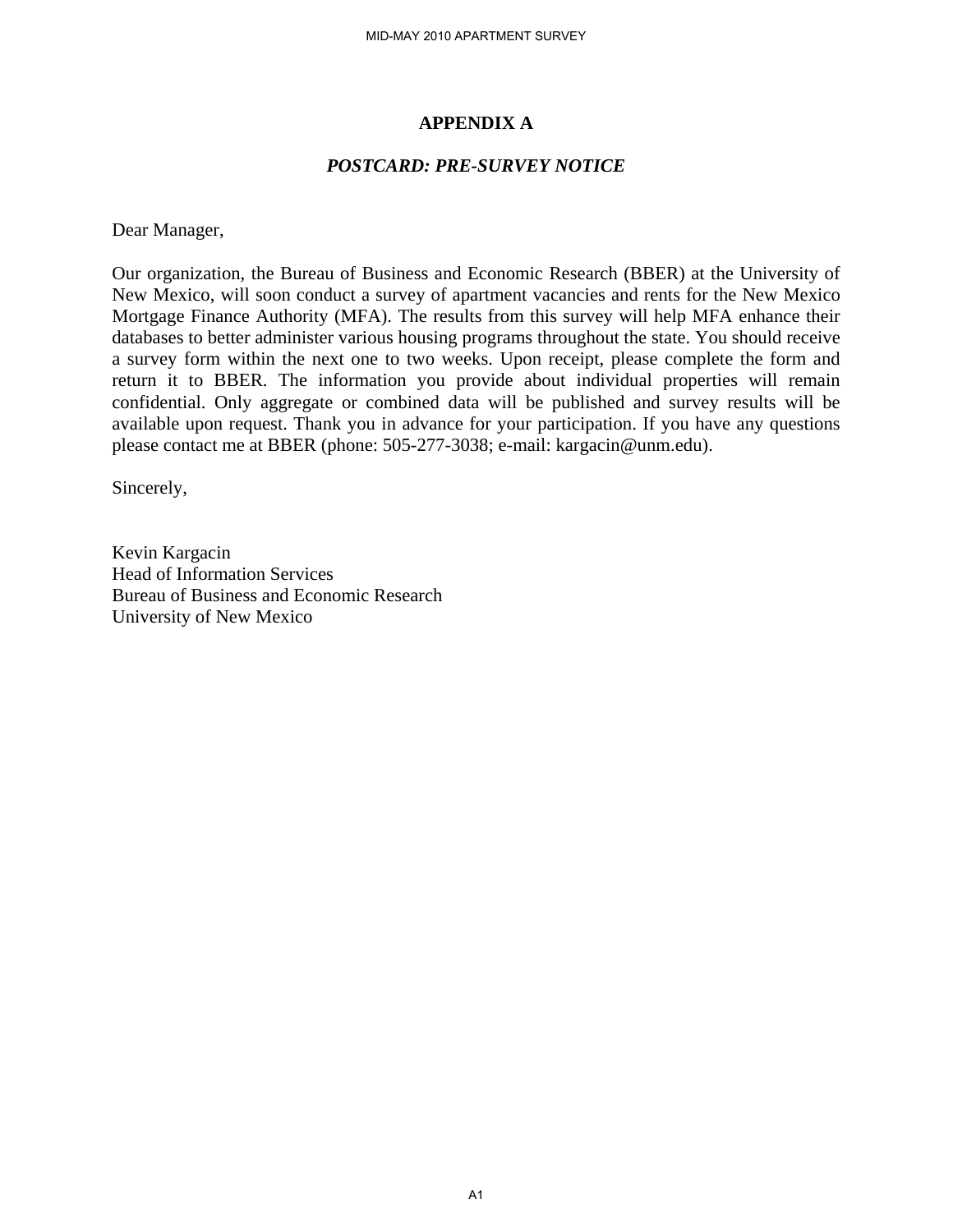

University of New Mexico Bureau of Business and Economic Research MSC06 3510 1 University of New Mexico Albuquerque, NM 87131-0001

May 12, 2010

Dear Manager,

Our organization, the Bureau of Business and Economic Research (BBER) at the University of New Mexico, is conducting a survey of apartment vacancies and rents for the New Mexico Mortgage Finance Authority (MFA). The survey asks for information as of **mid-May 2010** for all those New Mexico properties of **five or more units that are NOT in Albuquerque, Rio Rancho or Santa Fe**. The results from this survey will provide MFA with current information about local markets, improving their knowledge base to better administer various housing programs throughout the state.

Please complete and **return the enclosed survey form to BBER by Friday, May 28, 2010**. A business reply envelope has been included for your convenience. Alternatively, you can FAX the completed form to BBER at (505) 277-2773. If you wish to receive the questionnaire in digital format, let us know the appropriate e-mail address and we will send an electronic version of the survey form. You can send your e-mail address to me at kargacin@unm.edu.

If you have any questions or concerns, please contact me (phone: 505-277-3038, e-mail: kargacin@unm.edu).

**Information that you provide about individual properties will remain confidential.** Only aggregate or combined data will be published. Thank you for your participation.

Sincerely,

Kevin Kargacin Head of Information Services Bureau of Business and Economic Research University of New Mexico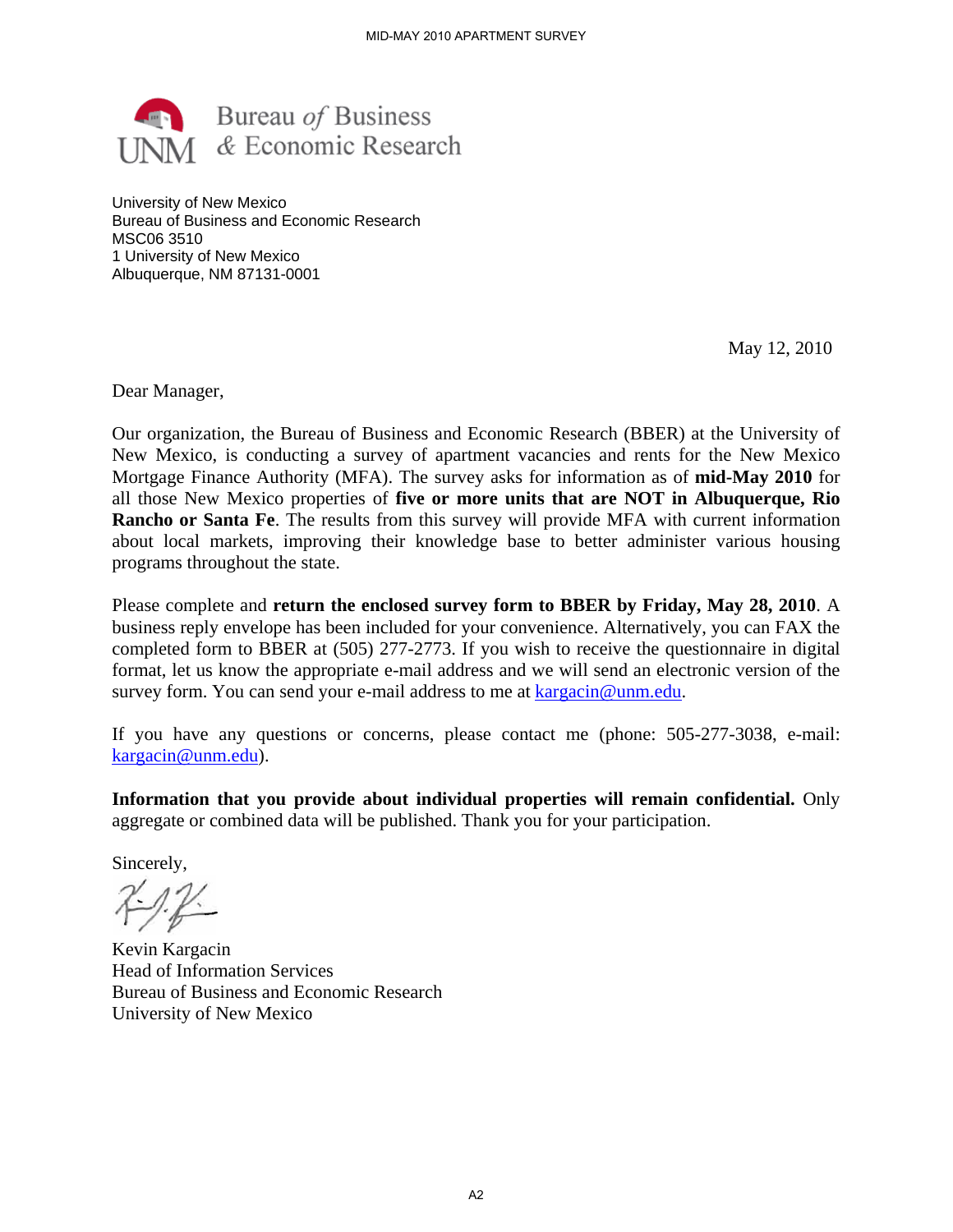

#### **BBER Apartment Survey for MFA: Mid-May 2010**

*Instructions*: Please write your contact information in the designated spaces below. At the bottom of this page you can indicate if you would like a copy of the final survey results.

The attached page is the actual questionnaire, with space to provide information for up to three properties. If you need more pages we can send them to you or, if you wish, you can photocopy the blank questionnaire. The survey covers only New Mexico properties of **five or more units that are NOT in Albuquerque, Rio Rancho, or Santa Fe**.

For each of these properties, please provide the property name and complete address, and estimate when the property was first built. In addition, please provide the following information for **mid-May 2010**: the total number of units at that property by type of apartment (e.g., efficiency, 1-bedroom, etc.), the **average asking** rent by type of apartment, and the number of vacant units by type of apartment. Vacant units are those that are physically empty.

**Information about individual properties will remain confidential. Only aggregate or combined data will be published.** Again, if you would like to receive a copy of our final findings, please check the "Yes" line under your contact information below.

**Please return materials to BBER** in the enclosed business reply envelope **by Friday, May 28, 2010**. If you have misplaced this envelope we can replace it or you can mail the completed survey to:

Attn.: Kevin Kargacin University of New Mexico Bureau of Business and Economic Research MSC06 3510 1 University of New Mexico Albuquerque, NM 87131-0001

Alternatively, you can FAX the completed form to 505-277-2773. If you have any questions, wish to receive additional copies of the questionnaire, or would like an electronic version of this survey please contact me (phone: 505-277-3038; e-mail kargacin@unm.edu). Thank you for participating in the survey.

Please provide *your* **contact information**:

| Would you like a copy of our final findings? Yes _____ No ____ |  |  |  |
|----------------------------------------------------------------|--|--|--|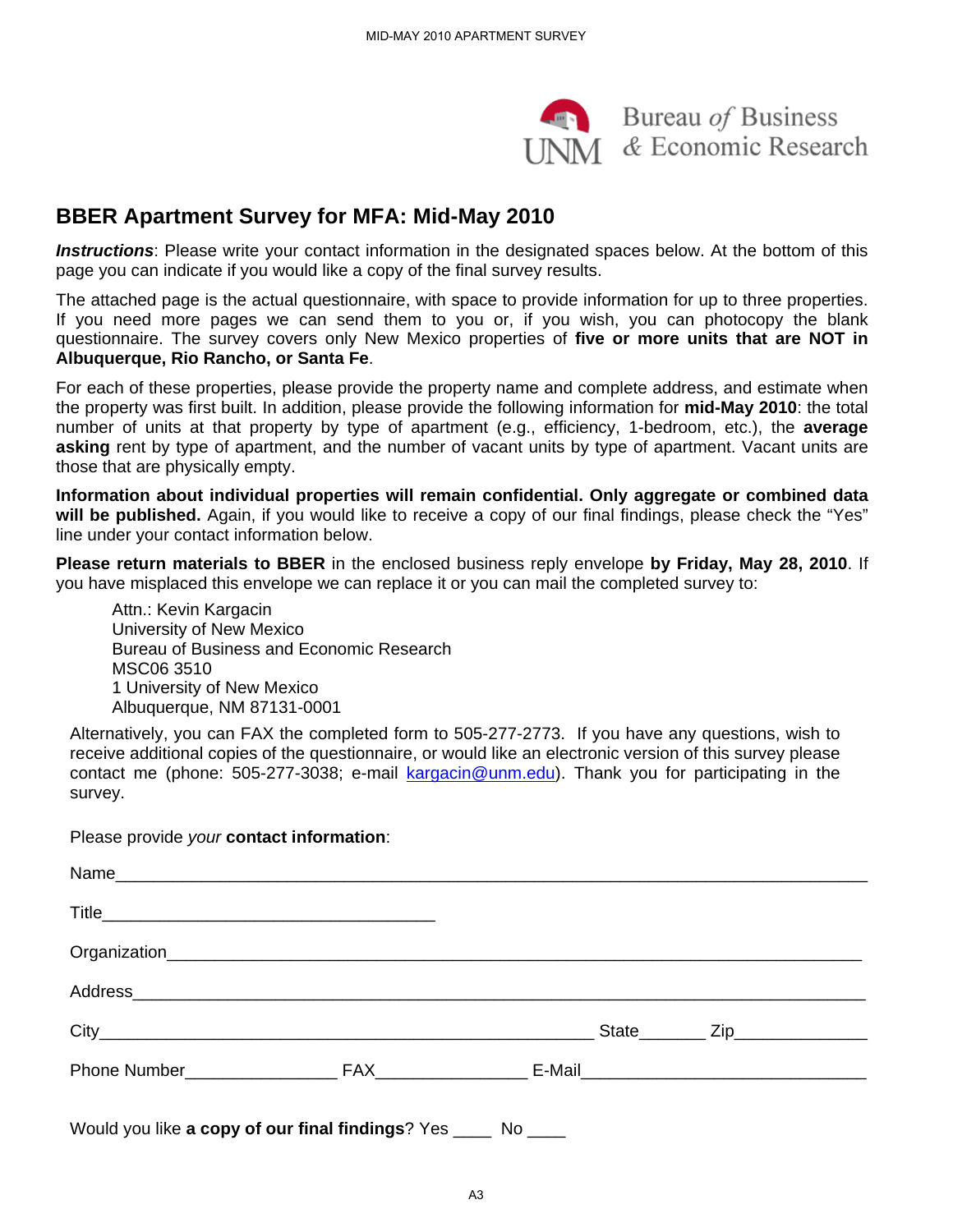#### **BBER Apartment Survey for MFA: Mid-May 2010**

| Property:                                                                                                       |                   |                                          |           |           |                             |              |
|-----------------------------------------------------------------------------------------------------------------|-------------------|------------------------------------------|-----------|-----------|-----------------------------|--------------|
|                                                                                                                 |                   |                                          |           |           |                             |              |
| Address                                                                                                         |                   |                                          |           |           |                             |              |
|                                                                                                                 |                   |                                          |           |           | State Zip                   |              |
| Year Property Built (est.) _________________                                                                    |                   |                                          |           |           |                             |              |
|                                                                                                                 |                   | Efficiency 1-Bedroom 2-Bedroom 3-Bedroom |           |           | 4 or more<br><b>Bedroom</b> | <b>Total</b> |
| <b>Number of Units</b>                                                                                          |                   |                                          |           |           |                             |              |
| <b>Average Asking Rent</b>                                                                                      |                   |                                          |           |           |                             |              |
| Number of Vacant Units*                                                                                         |                   |                                          |           |           |                             |              |
|                                                                                                                 |                   | * Vacant means physically empty.         |           |           |                             |              |
|                                                                                                                 |                   |                                          |           |           |                             |              |
|                                                                                                                 |                   |                                          |           |           |                             |              |
| Property:                                                                                                       |                   |                                          |           |           |                             |              |
|                                                                                                                 |                   |                                          |           |           |                             |              |
|                                                                                                                 |                   |                                          |           |           |                             |              |
| Address and the contract of the contract of the contract of the contract of the contract of the contract of the |                   |                                          |           |           |                             |              |
|                                                                                                                 |                   |                                          |           |           | State Zip                   |              |
| Year Property Built (est.) _________________                                                                    |                   |                                          |           |           |                             |              |
|                                                                                                                 |                   |                                          |           |           | 4 or more                   |              |
|                                                                                                                 |                   | Efficiency 1-Bedroom 2-Bedroom           |           | 3-Bedroom | <b>Bedroom</b>              | <b>Total</b> |
| <b>Number of Units</b>                                                                                          |                   |                                          |           |           |                             |              |
| <b>Average Asking Rent</b>                                                                                      |                   |                                          |           |           |                             |              |
| <b>Number of Vacant Units*</b>                                                                                  |                   |                                          |           |           |                             |              |
|                                                                                                                 |                   | * Vacant means physically empty.         |           |           |                             |              |
|                                                                                                                 |                   |                                          |           |           |                             |              |
|                                                                                                                 |                   |                                          |           |           |                             |              |
| Property:                                                                                                       |                   |                                          |           |           |                             |              |
|                                                                                                                 |                   |                                          |           |           |                             |              |
| <b>Address</b>                                                                                                  |                   |                                          |           |           |                             |              |
| City                                                                                                            |                   |                                          |           |           | State_________ Zip_         |              |
| Year Property Built (est.)                                                                                      |                   |                                          |           |           |                             |              |
|                                                                                                                 |                   |                                          |           |           | 4 or more                   |              |
|                                                                                                                 | <b>Efficiency</b> | 1-Bedroom                                | 2-Bedroom | 3-Bedroom | <b>Bedroom</b>              | <b>Total</b> |
| <b>Number of Units</b>                                                                                          |                   |                                          |           |           |                             |              |
| <b>Average Asking Rent</b>                                                                                      |                   |                                          |           |           |                             |              |
| Number of Vacant Units*                                                                                         |                   |                                          |           |           |                             |              |
|                                                                                                                 |                   | * Vacant means physically empty.         |           |           |                             |              |